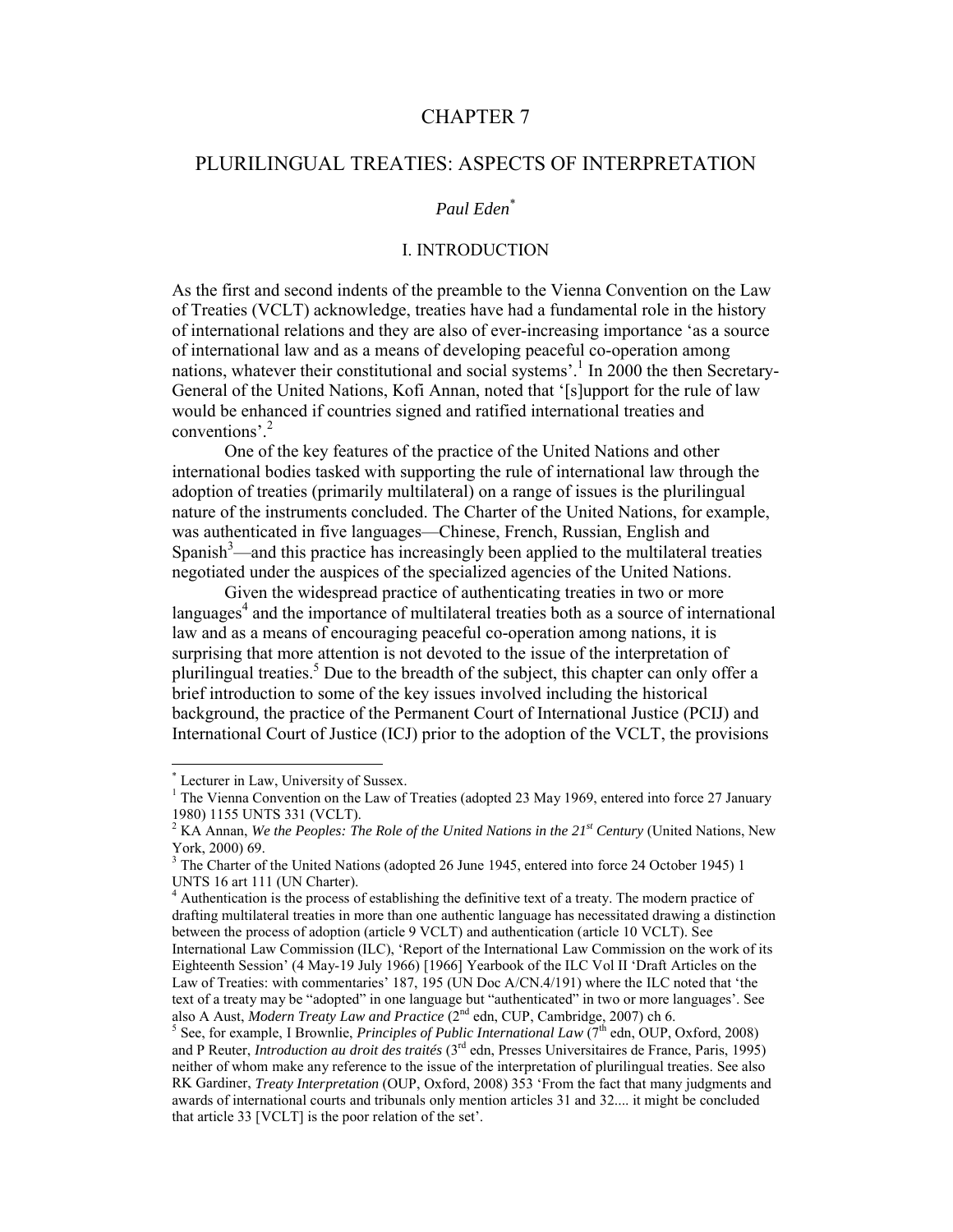of the VCLT dealing with the interpretation of treaties authenticated in two or more languages (article 33) and the influence of these provisions on the subsequent practice of the ICJ particularly in the *LaGrand* case.6

## II. HISTORICAL BACKGROUND

#### *A. Introduction*

As Shelton notes, '[u]ntil the twentieth century, treaties were generally written in the *lingua franca* of the period and place'.7 For many centuries the *lingua franca* of western European treaty making was Latin.<sup>8</sup> During the  $17<sup>th</sup>$  and  $18<sup>th</sup>$  centuries French succeeded Latin as the pre-eminent diplomatic language.<sup>9</sup> It is worth noting that article 120 of the Final Act of Congress of Vienna<sup>10</sup> states that:

The French language having been exclusively employed in all the copies of the present Treaty, it is declared by the powers that have concurred in this Act, that the use made of that language shall not be construed into a precedent for the future; every power, therefore, reserves to itself the adoption in future Negotiations and Conventions, the language it has heretofore employed in its diplomatic relations; and this Treaty shall not be cited as a precedent contrary to the established practice.<sup>11</sup>

Given the context and timing of the Congress of Vienna—the Final Act was signed nine days before Napoleon's final defeat at the Battle of Waterloo on 18 June 1815 the ambivalence expressed towards the use of French in the Final Act was understandable. However, notwithstanding the provisions of article 120 of the Final Act of the Congress of Vienna, all the major multilateral treaties of the  $19<sup>th</sup>$  century<sup>12</sup> and early  $20^{\text{th}}$ century<sup>13</sup> were drafted and signed in French.

<sup>6</sup> *Case Concerning the Vienna Convention on Consular Relations (Germany v USA)* (Judgment) [2001] ICJ Rep 466 (*LaGrand*).<br><sup>7</sup> D Shelton, 'Reconcilable Differences? The Interpretation of Multilingual Treaties' (1996–1997) 20

Hastings International and Comparative LR 611, 613–614. See also M Tabory, *Multilingualism in International Law and Institutions* (Sijthoff & Noordhoff, Alphen aan den Rijn, 1980) 4.<br><sup>8</sup> The Treaties of Peace, for example, concluded at Osnabrück (14(24) October 1648) 1 CTS 119 and

Münster (14(24) October 1648) 1 CTS 271 (known collectively as the Peace of Westphalia) were drafted and signed in Latin. See further L Winkel, 'The Peace Treaties of Westphalia as an instance of the reception of Roman Law' in R Lesaffer (ed), *Peace treaties and international law in European history: from the late Middle Ages to World War One* (CUP, Cambridge, 2004) 222.<br><sup>9</sup> J Hardy, 'The Interpretation of Plurilingual Treaties by International Courts and Tribunals'(1961) 37

BYIL 72. See also A Ostrower**,** *Language, Law, and Diplomacy : A Study of Linguistic Diversity In Official International Relations and International Law* (University of Pennsylvania Press, Philadelphia, 1965) vol 1, 286.<br><sup>10</sup> The General Treaty of the Final Act of the Congress at Vienna (adopted 9 June 1815) 64 CTS 453.

<sup>&</sup>lt;sup>11</sup> The translation of art 120 is taken from the copy of the General Treaty signed in Congress at Vienna presented to the House by Lord Castlereagh. See *Hansard* vol 32 col 113 (2 February 1816). <sup>12</sup> See, for example, the Treaty between Austria-Hungary, France, Germany, Great Britain, Italy, Russia

and Turkey for the Settlement of Affairs in the East (adopted 13 July 1878, ratifications exchanged 3 August 1878) 153 CTS 171 (Congress of Berlin). See also the Convention for the Amelioration of the Condition of the Wounded in Armies in the Field (adopted 22 August 1864, entered into force 22 June 1865) 129 CTS 361 (Geneva Convention of 22 August 1864), the Declaration Renouncing the Use in Time of War of Explosive Projectiles Under 400 Grammes Weight (adopted 29 November (11 December) 1868) 138 CTS 297 (Declaration of St Petersburg), the International Convention for the Pacific Settlement of Disputes (adopted 29 July 1899, entered into force 4 September 1900) 187 CTS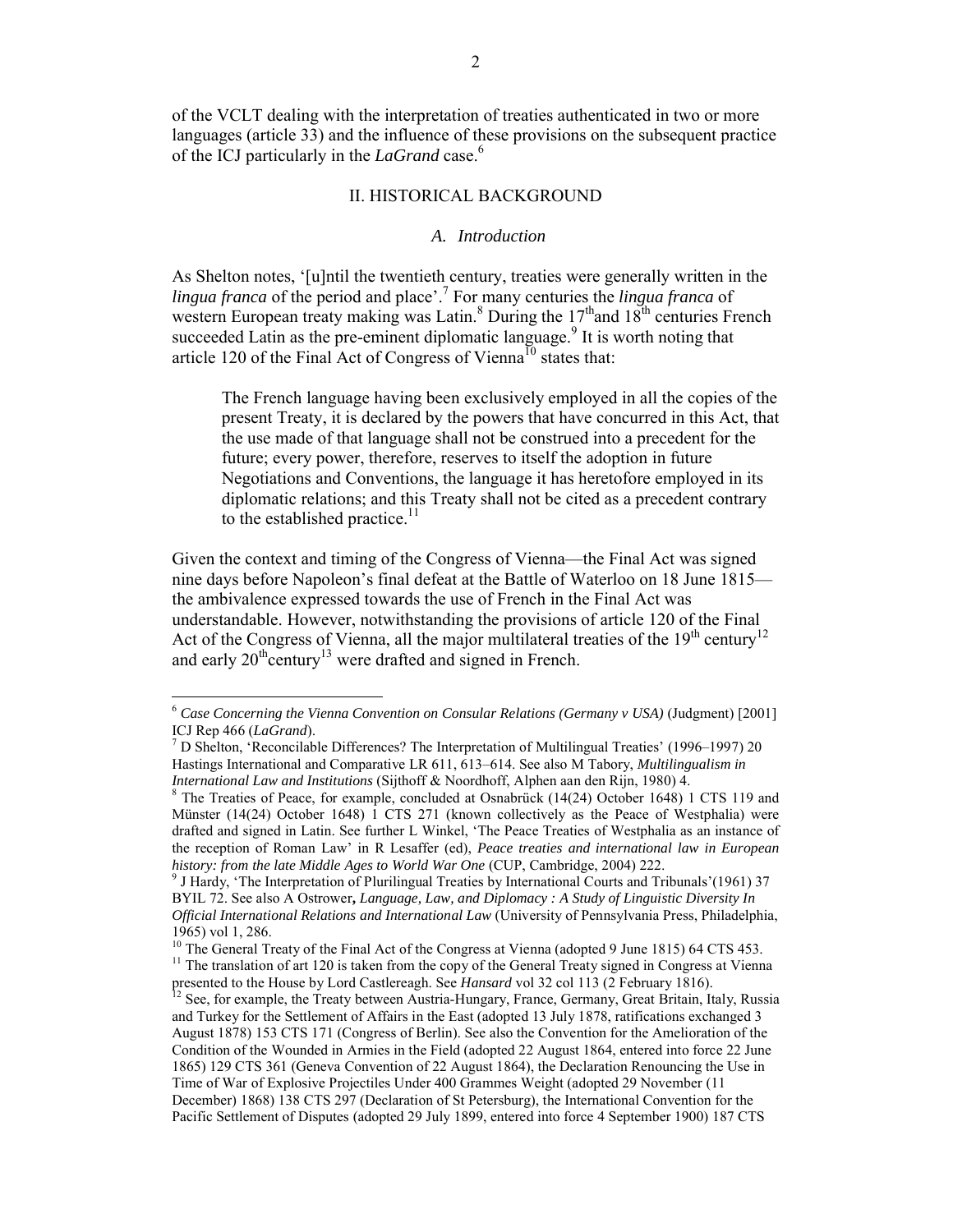## *B. The Treaty of Versailles*

In contrast to the general practice of the  $19<sup>th</sup>$  and early  $20<sup>th</sup>$  centuries, article 440 of the Treaty of Versailles states that 'the English and French texts are both authentic'.<sup>14</sup> As Millar notes:

Much as the French wished otherwise, the British and American participation in the War and in its settlement and the presence of President Wilson in Paris made it inevitable that the English language should be an official language of the Treaty of Peace.<sup>15</sup>

The French delegation resisted the decision because it meant that it made English and French the official languages of the League of Nations and the PCIJ. Millar thought that the decision 'perhaps to some extent marked the passing of French as the chief medium of diplomatic intercourse'16 and this development was criticized both by French writers<sup>17</sup> and others.

In 1924 James Brown Scott—the Honorary Editor in Chief of the *American Journal of International Law* at the time—published a book (in French) asserting the primacy of French as the 'official or authentic' language of international law.<sup>18</sup> Hudson challenged Scott's views regarding the supremacy of French by reference to the practice of States concluding bipartite treaties.<sup>19</sup> Hudson tentatively concluded that there was no rule of law giving primacy to any one language in the conclusion of bipartite treaties but that, in general, parties concluded treaties in the language of one or both of the parties. Where a language was employed that was not one of either of the parties to the treaty 'regional differences exist: China and Japan tend to employ English, while Hungary, Poland and Italy tend to employ French<sup>'.20</sup>

The problems with Hudson's tentative conclusions are twofold. First, his own research suggested that there was evidence of a practice of employing French as the official or authentic language of bilateral treaties by three non-French speaking European States. Secondly, Hudson failed to consider the practice of States in relation to multilateral treaties. Many open multilateral treaties concluded between 1919 and

<sup>410 (</sup>Hague Convention I), the International Convention with Respect to the Laws and Customs of War on Land and its annex: Regulations concerning the Laws and Customs of War on Land (adopted 29 July 1899, entered into force 4 September 1900) 187 CTS 429 (Hague Convention II) and the International Convention for the Adaptation to Maritime Warfare of the Principles of the Geneva Convention of 22 August 1864 (adopted 29 July 1899, entered into force 4 September 1900) 187 CTS 443 (Hague Convention III).

<sup>&</sup>lt;sup>13</sup> See, for example, the International Convention respecting the Laws and Customs of War on Land and its annex: Regulations concerning the Laws and Customs of War on Land (adopted 18 October 1907, entered into force 26 January 1910) (Hague Convention IV).

<sup>&</sup>lt;sup>14</sup> The Treaty of Peace with Germany (adopted 28 June 1919, entered into force 10 January 1920) 225 CTS 188 (English Text) (Treaty of Versailles).<br><sup>15</sup> DH Millar, *The Drafting of the Covenant* (GP Putnam & Sons, New York, 1928) vol 1, 505

<sup>16</sup> ibid.<br><sup>16</sup> ibid. <sup>17</sup> See, for example, J Basdevant, 'La conclusion et la rédaction des traités et des instruments

diplomatiques autres que les traités' (1926) 15 Recueil des Cours de l'Académie de Droit International 535, 562.

<sup>&</sup>lt;sup>18</sup> JB Scott, *Le français, langue diplomatique moderne* (A Pedone, Paris, 1924).<br><sup>19</sup> MO Hudson, 'Languages Used in Treaties' (1932) 26 AJIL 368.<br><sup>20</sup> ibid 372.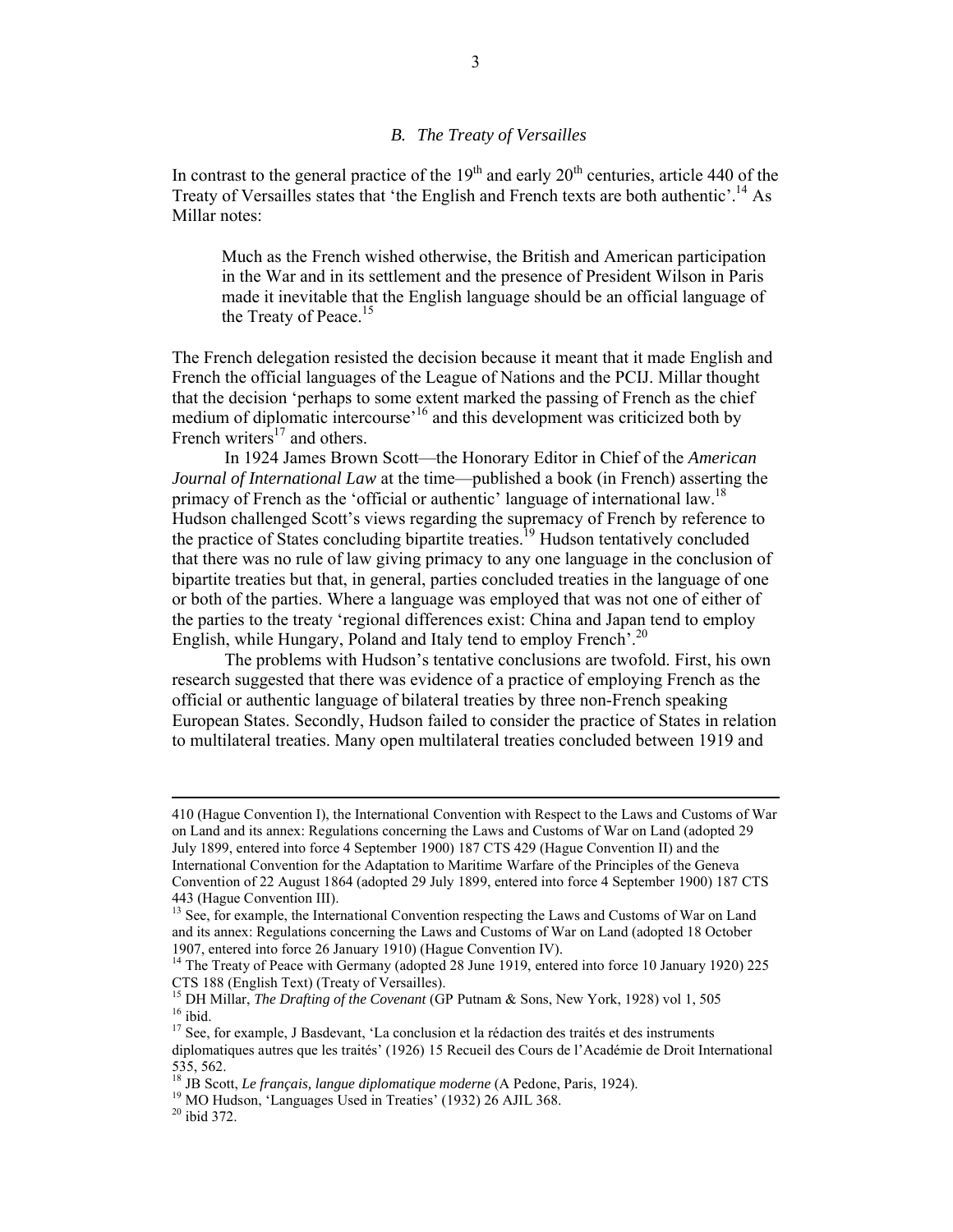1932 adopted French as the sole authentic language of the treaty in subjects as diverse as international humanitarian  $law<sup>21</sup>$  and aviation.<sup>22</sup>

The 1924 International Convention for the Unification of Certain Rules of Law relating to Bills of Lading (the Hague Rules)<sup>23</sup> is significant in having been adopted in both French and English.<sup>24</sup> There is a widespread belief that only the French version of the Hague Rules is authentic<sup>25</sup> but one reason for the adoption of English as an official language was the fact that, according to the Lloyds Register of Shipping for 1921–1922, at least 60 per cent of the gross tonnage of ocean going vessels of 100 tonnes or more was owned by English speaking nations.<sup>26</sup>

## *C. The International Conferences of American States 1889–1940*

The practice of the International Conferences of American States between 1889 and 1940 is illustrative of the rise of plurilingualism in treaty-making. The Plan of Arbitration discussed at the first International Conference of American States—held in Washington DC between October 1889 and April 1890—was drafted in English, Spanish and Portuguese.<sup>27</sup> However the rather differently worded 1903 Treaty on Arbitration concluded at the second International Conference of American States held in Mexico City between October 1901 and January 1902—was only concluded in Spanish<sup>28</sup> but all the participants were Spanish speaking countries. By contrast, the Convention on Literary and Artistic Copyrights adopted at the same Conference was concluded in Spanish, English and French.<sup>29</sup> The practice of plurilingual treaty making was continued at subsequent International Conferences of American States including the seventh International Conference of American States—held in Montevideo in December 1933—where the Convention on the Rights and Duties of States was concluded in Spanish, English, Portuguese and French.<sup>30</sup>

<sup>&</sup>lt;sup>21</sup> See, for example, the Convention for the Amelioration of the Condition of the Wounded and Sick in Armies in the Field (adopted 27 July 1929, entered into force 19 June 1931) 118 LNTS 303 and the Convention relative to the Treatment of Prisoners of War (adopted 27 July 1929, entered into force 19 June 1931) 118 LNTS 343.

<sup>&</sup>lt;sup>22</sup> See the Convention for the Unification of certain Rules relating to International Carriage by Air (adopted 12 October 1929, entered into force 13 February 1933) 137 UNTS 11 (Warsaw Convention) art 36.

<sup>&</sup>lt;sup>23</sup> The International Convention for the Unification of Certain Rules of Law relating to Bills of Lading with Protocol of Signature (adopted 25 August 1924, entered into force 2 June 1931) 120 LNTS 155 (Hague Rules).

<sup>24</sup> The Convention itself is silent on this point but the *League of Nations Treaty Series* states that 'French and English official texts communicated by the Belgian Minister for Foreign Affairs' (120 LNTS 155, 156 (in French) 157 (in English).

<sup>25</sup> See eg *Jindal Iron & Steel Co Ltd v Islamic Solidarity Shipping Co Jordan Inc* [2004] UKHL 49, [2005] 1 WLR 1363 [18] 'The French text is the authoritative language of the Hague Rules' (Lord Bingham). It is however significant that the Hague Rules were originally drafted in French.

<sup>26</sup> As quoted in MF Sturley (ed), *The Legislative History of the Carriage of Goods by Sea Act and the Travaux Préparatoires of the Hague Rules* (Fred B Rothman & Co, Littleton, Colorado, 1990) vol 2, 554.

<sup>27</sup> See JS Brown (ed), *The International Conferences of American States 1889–1928* (OUP, New York, 1931) 43.

 $28$  The General Treaty of Arbitration (adopted 29 January 1902, entered into force 31 January 1903) 190 CTS 432.

<sup>&</sup>lt;sup>29</sup> The Convention on Literary and Artistic Copyrights (adopted 27 January 1902, entered into force 22 February 1903) 190 CTS 391.

<sup>&</sup>lt;sup>30</sup> The Convention on the Rights and Duties of States (adopted 26 December 1933, entered into force 26 December 1934) 165 LNTS 19.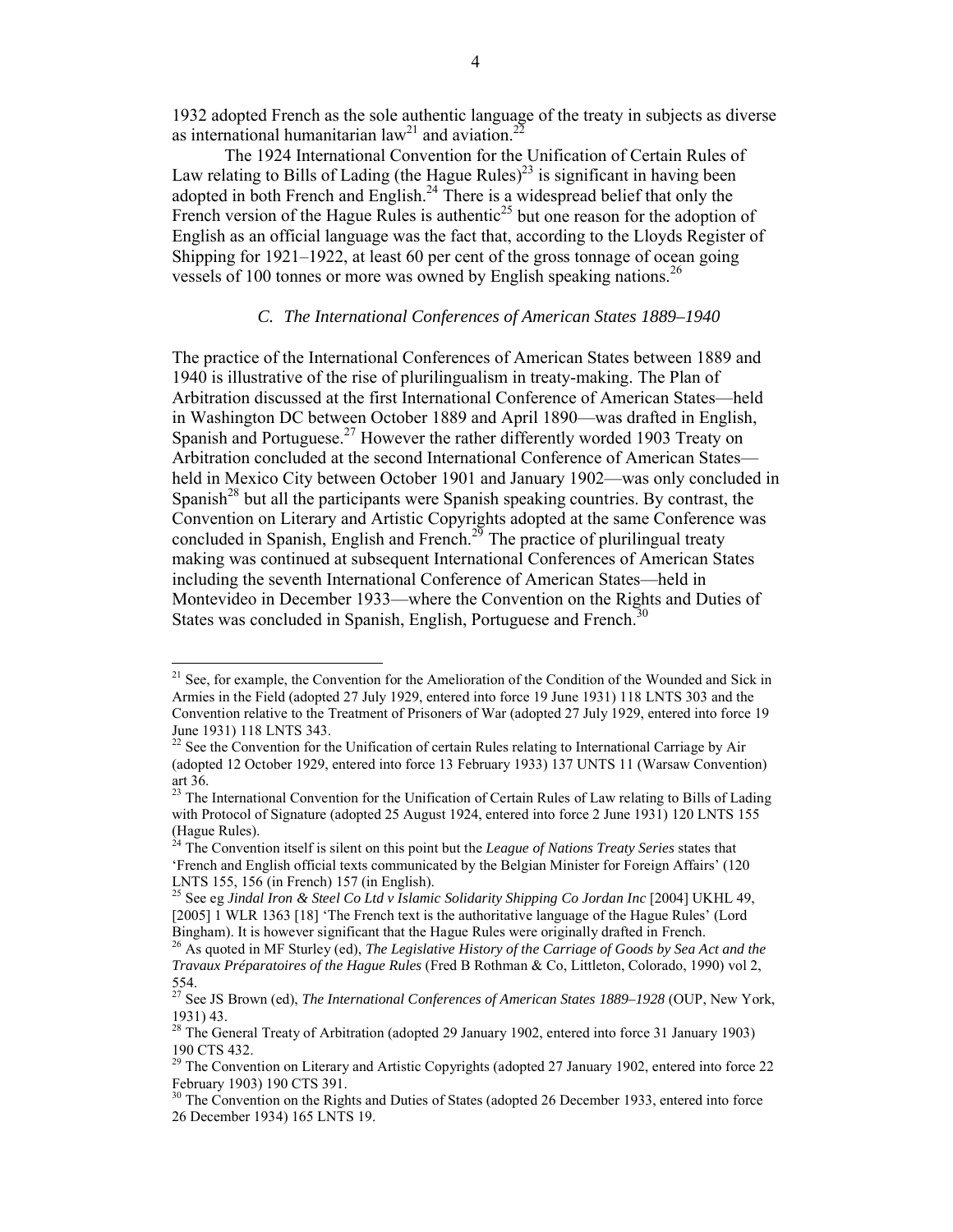#### *D. Conclusion*

The historical background surveyed above suggests that within western Europe there was a tendency to accord French the status of an official language in the drafting of multilateral treaties in the  $19<sup>th</sup>$  and early  $20<sup>th</sup>$  centuries but that other more multilingual approaches can also be found notably in the practice of the International Conferences of American States. The authentication of the Charter of the United Nations in five languages—Chinese, French, Russian, English and Spanish—marked the beginning of a new era of multilingualism in the drafting of multilateral treaties.<sup>31</sup> Although the practice of making the English and French texts of multilateral treaties equally authentic remained common in the  $1940s$  and  $1950s<sub>2</sub><sup>32</sup>$  the 1948 Genocide Convention was authenticated in the same five languages as the UN Charter<sup>33</sup> and subsequent practice has confirmed the plurilingual approach to treaty-making although the process can give rise to considerable practical problems.<sup>34</sup>

# III.THE PRACTICE OF THE PCIJ AND ICJ PRIOR TO THE ADOPTION OF THE VCLT

# *A. Introduction*

The rise of plurilingual treaty making and the advent of the era of judicial settlement of international disputes have ensured that the legal consequences of these diplomatic developments have been the subject of judicial scrutiny by both the PCIJ and the ICJ. However the PCIJ was only ever required to consider the interpretation of bilingual treaties, where the idea of a harmonising different language versions to produce a single authoritative 'text' is easier to contemplate. By contrast the ICJ has operated during an era of multilingualism, a development that—at both a theoretical and a practical level—entails the potential for a greater degree of inter-lingual uncertainty.<sup>35</sup>

 $31$  Arabic was adopted as both an official and working language in 1973. See further M Tabory, 'The Addition of Arabic as an Official and Working Language of the UN General Assembly and at Diplomatic Conferences' (1978) 13 Israel LR 391.

See, for example, the Convention Relating to the Status of Refugees (adopted 28 July 1951, entered into force 22 April 1954) 189 UNTS 150 art 46 and the Convention for the Protection of Human Rights and Fundamental Freedoms (adopted 4 November 1950, entered into force 3 September 1953) 213 UNTS 222 art 66.

<sup>&</sup>lt;sup>33</sup> The Convention on the Crime of Genocide (adopted 9 December 1948, entered into force 12 January 1951) 78 UNTS 277 art X (Genocide Convention).

<sup>34</sup> See generally M Tabory, *Multilingualism in International Law and Institutions* (Sijthoff & Noordhoff, Alphen aan den Rijn, 1980) ch 2, United Nations, *Review of the Multilateral Treaty-Making Process* (United Nations, New York, 1985) and S Rosenne, *Developments in the Law of Treaties 1945–1986* (Cambridge Studies in International and Comparative Law. New Series, CUP, Cambridge 1989) 390–398. See also D Shelton, Reconcilable Differences? The Interpretation of Multilingual Treaties' (1996-1997) 20 Hastings International and Comparative LR 611, 621–622 and R Sabel, *Procedure at International Conferences : a Study of the Rules of Procedure at the UN and at Inter-governmental conferences* (2<sup>nd</sup> edn, CUP, Cambridge, 2006) 397–398.

<sup>&</sup>lt;sup>35</sup> For a discussion of some of the theoretical issues involved see D Cao, 'Inter-lingual Uncertainty in Bilingual and Multilingual law' (2007) 39 Journal of Pragmatics 69–83. See also S Šarčević, *New Approach to Legal Translation* (Kluwer Law International, The Hague, 1997).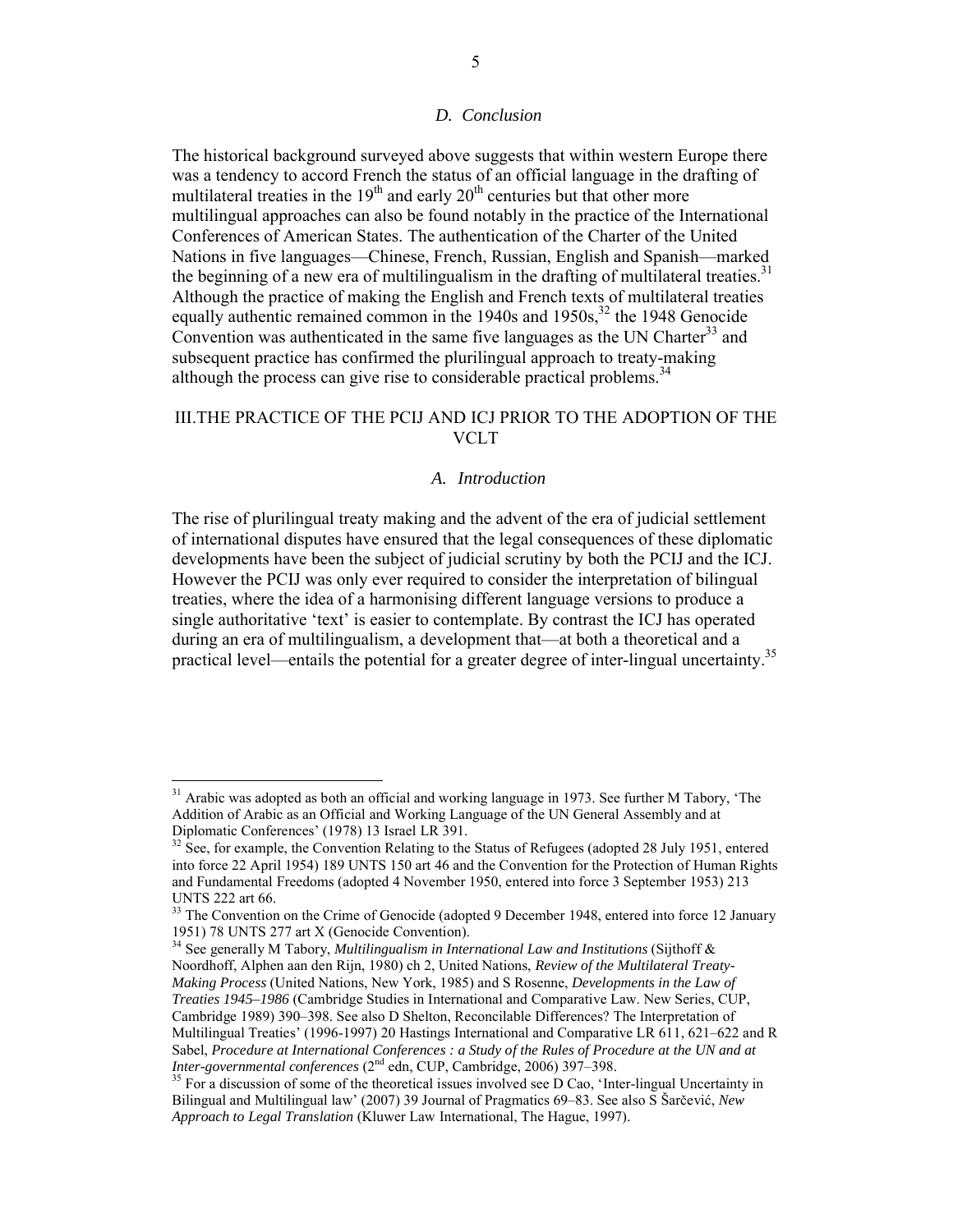#### *B. The Permanent Court of International Justice*

#### *1. Introduction*

In *Nationality Decrees Issued in Tunis and Morocco* (Advisory Opinion)<sup>36</sup> the Court noted that the English and French texts of sub-section (a) of the resolution adopted by the Council of the League of Nations—referring the dispute between France and Great Britain regarding the applicability of the Nationality Decrees issued in Tunis and Morocco (French Zone) on 8 November 1921 to British subjects—differed slightly and also that the French and English texts of article 15 paragraph 8 of the Covenant of the League of Nations 'do not exactly correspond'.<sup>37</sup> The Court was however of the opinion that the French and English expressions had the same meaning and that the differences were of no juridical importance.<sup>38</sup>

#### *2. The Mavrommatis Palestine Concessions Case*

In the *Mavrommatis Palestine Concessions Case*<sup>39</sup> the Government of the Greek Republic instituted proceedings against the United Kingdom for the alleged failure of the Government of Palestine (and consequently also the British Government) to recognize (to their full extent) the rights acquired by Mr Mavrommatis, a Greek subject, under contracts and agreements concluded by him with the Ottoman authorities in regard to concessions for certain public works to be constructed in Palestine.

The United Kingdom filed a preliminary objection to the Court's jurisdiction on a number of different grounds. The relevant objection—from the perspective of the interpretation of plurilingual treaties—was the condition imposed upon the PCIJ's jurisdiction by article 26 of the Mandate for Palestine<sup>40</sup> namely 'that the dispute must relate to the interpretation or the application of the provisions of the Mandate<sup> $,41$ </sup>.

The Greek Goverment relied upon Article 11 of the Mandate to support their application and the Court based their judgment principally on the first part of paragraph 1 of article 11 that stated

The Administration of Palestine shall take all necessary measures to safeguard the interests of the community in connection with the development of the

<sup>&</sup>lt;sup>36</sup> *Nationality Decrees Issued in Tunis and Morocco* (Advisory Opinion) PCIJ Rep Series B No 4.<br><sup>37</sup> ibid 21.<br><sup>38</sup> ibid 22. See also *Competence of the International Labour Organization in regard to International* 

<sup>&</sup>lt;sup>38</sup> ibid 22. See also *Competence of the International Labour Organization in regard to International*<br>Regulation of the Conditions of Labour of Persons Employed in Agriculture (Advisory Opinion) PCIJ Rep Series B No 2, 35 where the Court made reference to article 440 of the Treaty of Versailles and *Treatment of Polish Nationals and Other Persons of Polish Origin or Speech in the Danzig Territory* (Advisory Opinion) PCIJ Rep Series A/B No 44, 26 where the Court found that the objects of article 104 of the Treaty of Versailles appeared 'more clearly from the French text of the article'. <sup>39</sup> *Mavrommatis Palestine Concessions Case (Greece v United Kingdom)* (Objections to the

Jurisdiction of the Court) PCIJ Rep Series A No 17 (*Mavrommatis*). <sup>40</sup> Mandate for Palestine (adopted 24 July 1922, entered into force 26 September 1923). In his dissenting judgment, Moore acknowledged that it was an open question 'whether a mandate, which is in a sense a legislative act of the Council, is on the same legal footing as a treaty'. Moore however also stated: 'I accept for the present case the rules laid down by authorities on international law for the interpretation of treaties'. *Mavrommatis* 69 (diss op Judge Moore). On the legal status of the Mandate for Palestine see further B Knoll, *The Legal Status of Territories Subject to Administration by International Organisations* (CUP, Cambridge, 2008) ch 2. <sup>41</sup> *Mavrommatis* 15.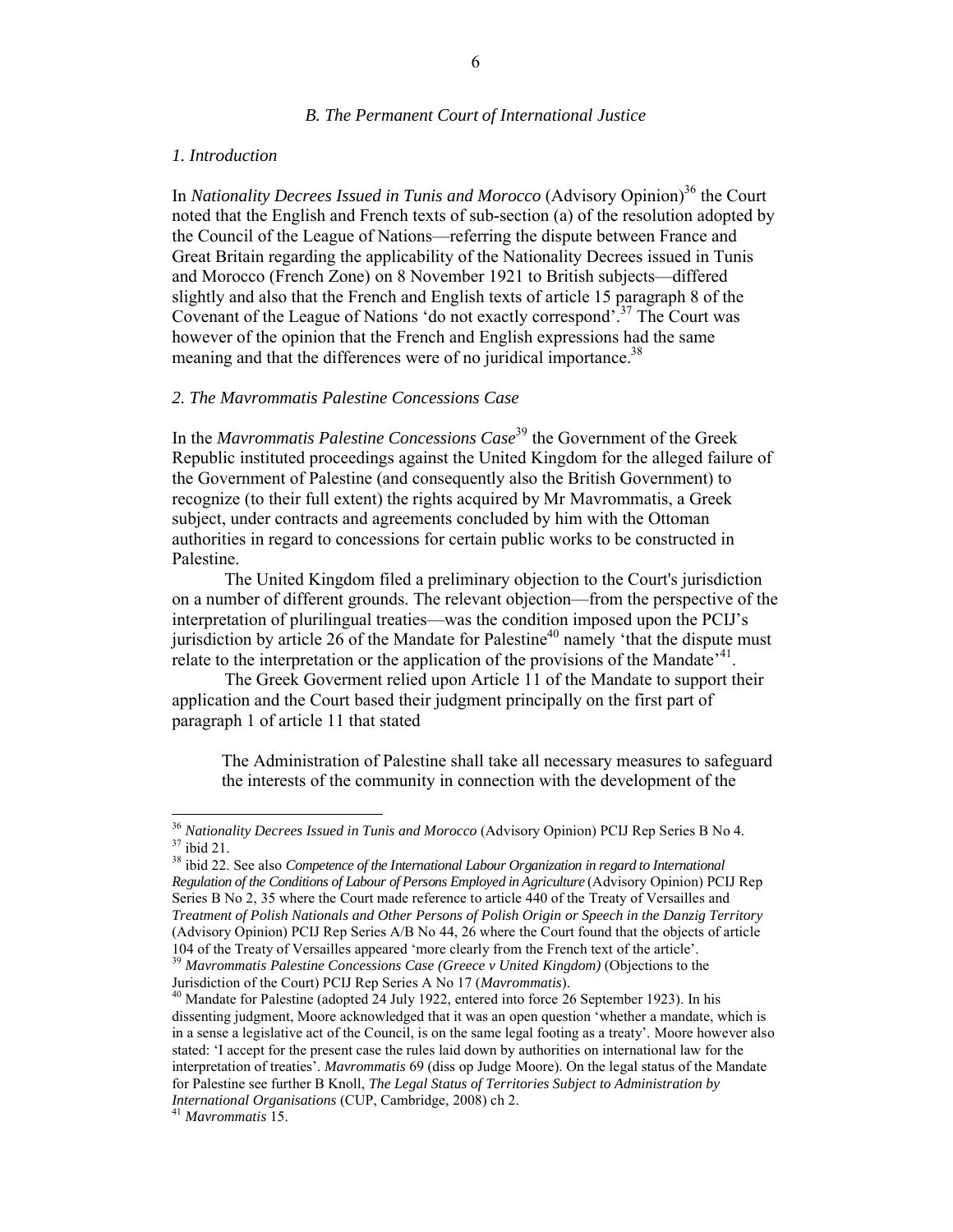country, and, subject to any international obligations accepted by the Mandatory, *shall have full power to provide for public ownership or control of any of the natural resources of the country or of the public works, services and utilities established or to be established therein*. (Emphasis added)

The French version of the italicized part of article 11 was as follows: 'aura pleins pouvoirs pour décider quant à la propriété ou contrôle public de toutes les ressources naturelles du pays, ou des travaux et services d'utilité publique déjà établis ou à y établir'. The Court acknowledged that, according to the French version, 'the powers thus attributed to the Palestine Administration may cover every kind of decision regarding public ownership and every form of "contrôle" including the right to annul or cancel existing concessions'.42

However the English version of article 11 was more restrictive as it only contemplated the acquisition of 'public ownership' or 'public control' over the natural resources of the country. Since no question of 'public ownership' was raised on the facts of the case, the Court devoted its attention to the meaning of the expression 'public control' and concluded that that, used in conjunction with the expression 'public ownership', 'public control' would appear rather to mean 'the various methods whereby the public administration may take over, or dictate the policy of, undertakings not publicly owned'.<sup>43</sup> In a much quoted passage the Court laid down the principles to be applied to the interpretation of a treaty with two authentic versions.

The Court is of opinion that, where two versions possessing equal authority exist one of which appears to have a wider bearing than the other, it is bound to adopt the more limited interpretation which can be made to harmonize with both versions and which, as far as it goes, is doubtless in accordance with the common intention of the Parties. In the present case this conclusion is indicated with especial force because the question concerns an instrument laying down the obligations of Great Britain in her capacity as Mandatory for Palestine and because the original draft of this instrument was probably made in English.<sup>44</sup>

Applying these principles the Court found that the Mavrommatis concessions in themselves were outside the scope of article 11 but that the so-called Rutenberg concessions (which allegedly infringed some of the rights claimed by Mr Mavrommatis in Jerusalem) fell within the scope of article 11 and thus the dispute fell within the jurisdiction of the PCIJ under article 26 of the Mandate.

Judge Moore, in his dissenting opinion, criticized the approach to the interpretation of the Mandate and stated that he was strongly inclined to believe that the French text of article 11 was a so-called 'literal' translation of the English text, 'and was intended to mean the same thing'.<sup>45</sup> Moore also took the view that, where there is a difference in meaning between texts of equal authority, the text in the language of the country which is bound was to be preferred.<sup>46</sup> Moore was scathing of

<sup>42</sup> *Mavrommatis* 18. <sup>43</sup> *Mavrommatis* 19. <sup>44</sup> Ibid. <sup>45</sup> *Mavrommatis* 69 (diss op Judge Moore) <sup>46</sup> *Mavrommatis* 70 (diss op Judge Moore) citing A Rivier, *Principles du Droit des Gens* (Rousseau, Paris, 1896) vol 2, 123–125.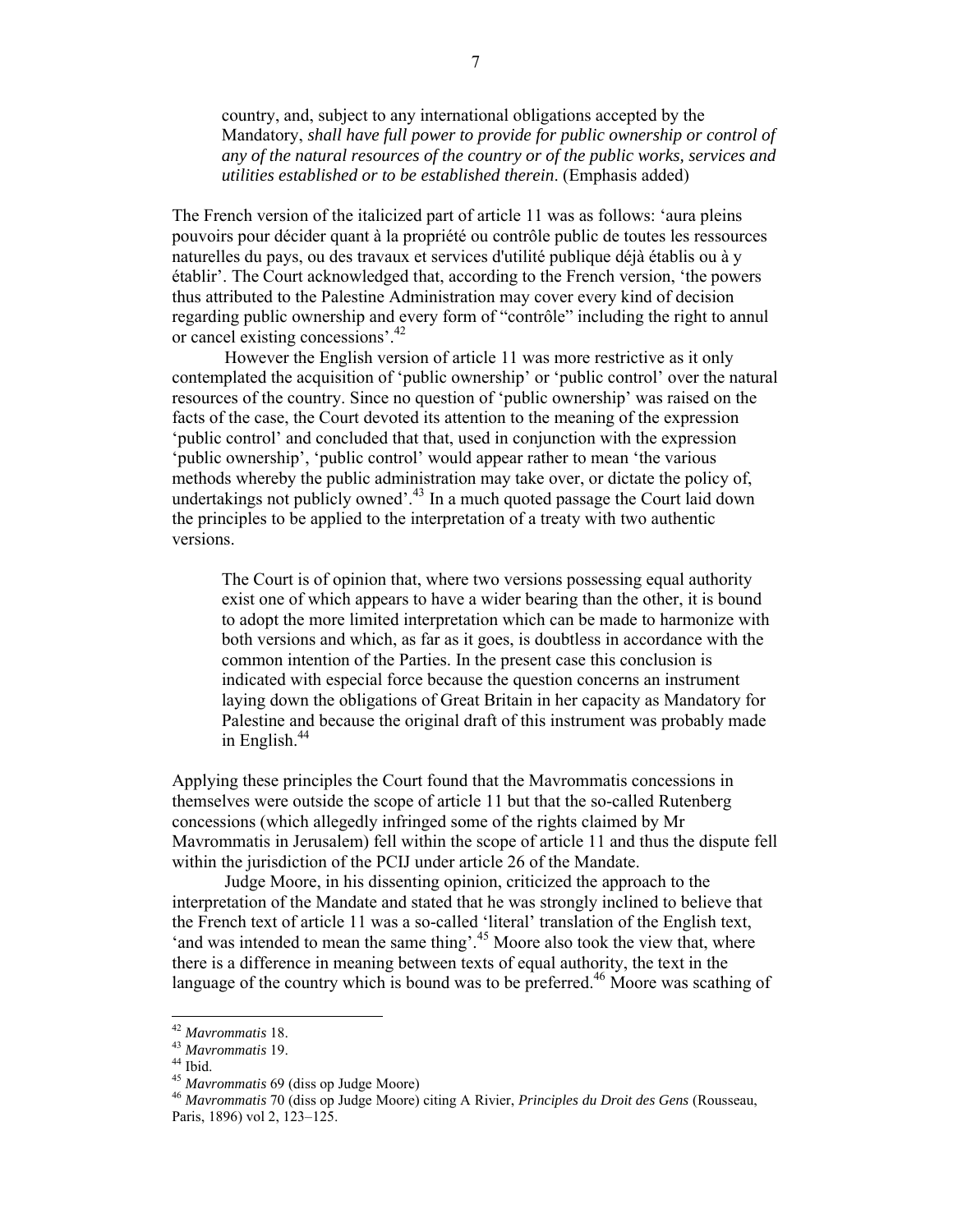the Court's findings regarding the interpretation of article 11 of the Mandate accusing his colleagues of finding 'an unnatural and previously unheard of elasticity' in the English text 'which had made it unnecessary to try the suggested possibilities of the French text<sup>', 47</sup>

#### *3. Conclusion*

As Hardy notes, the *Mavrommatis Palestine Concessions* case is the most explicit ruling of the PCIJ on the question of divergent passages in plurilingual texts.<sup>48</sup> The solution applied by the Court was 'to adopt the more limited interpretation which can be made to harmonise with both versions'. Two additional factors cited in favour of this conclusion were, first, that the more limited interpretation was in the language of the country against whom the obligation was being enforced and, secondly, 'because the original draft of this instrument was probably made in English'.

The problem with the Court's approach in the *Mavrommatis Palestine Concessions* case, as Moore noted in his dissenting judgment, is that in order to harmonize the two language versions, the Court adopted a much wider meaning of the phrase 'public control' (encompassing government regulation as well as government ownership). For this reason Hardy concludes that 'the assertion of certain authors that the Court endorsed "limited interpretation" as a rule for solving discrepancies between authentic texts is accordingly erroneous<sup>'.49</sup>

#### *C. The International Court of Justice*

### *1. Introduction*

The ICJ has tended to concentrate on the French and English texts in determining the meaning of the UN Charter and its own Statute. To the extent that the other authentic texts are considered, it has almost always been in the context of dissenting opinions.

## *2. The 1948 Admissions Advisory Opinion*

In the *Admissions* Advisory Opinion<sup>50</sup> the majority of the Court referred only to the French and English texts in determining the meaning of article 4 of the UN Charter.<sup>51</sup> In their joint dissenting opinion Judges Basdevant, Winiarski, Sir Arnold McNair and Read stated that, in so far as they understood, the Chinese, Russian and Spanish texts contained nothing that contradicted the views that they had expressed.<sup>52</sup> By contrast Judge Krylov's dissenting opinion examined all of the authoritative texts of article 4

 $^{47}$ ibid.

<sup>&</sup>lt;sup>48</sup> J Hardy, 'The Interpretation of Plurilingual Treaties by International Courts and Tribunals' (1961) 37 BYIL 72, 76.

<sup>49</sup> ibid 80. See also Sir I Sinclair, *The Vienna Convention on the Law of Treaties* (2<sup>nd</sup> edn, MUP, Manchester, 1984) 149 'It is doubtful, however, whether this passage necessarily bears the construction which has been put upon it' and International Law Commission, 'Report of the of the International Law Commission on the work of its Eighteenth Session' (4 May–19 July 1966) [1966] Yearbook of the ILC Vol II 'Draft Articles on the Law of Treaties: with commentaries' 187, 225 (UN Doc A/CN.4/191).

<sup>&</sup>lt;sup>50</sup> Admission of a State to the United Nations (Advisory Opinion) [1948] ICJ Rep 57 (Admissions).<br><sup>51</sup> See eg Admissions Adv Op 62–63 and diss op Judge Zoričič 94.<br><sup>52</sup> Admissions joint diss op Judges Basdevant, Winiarsk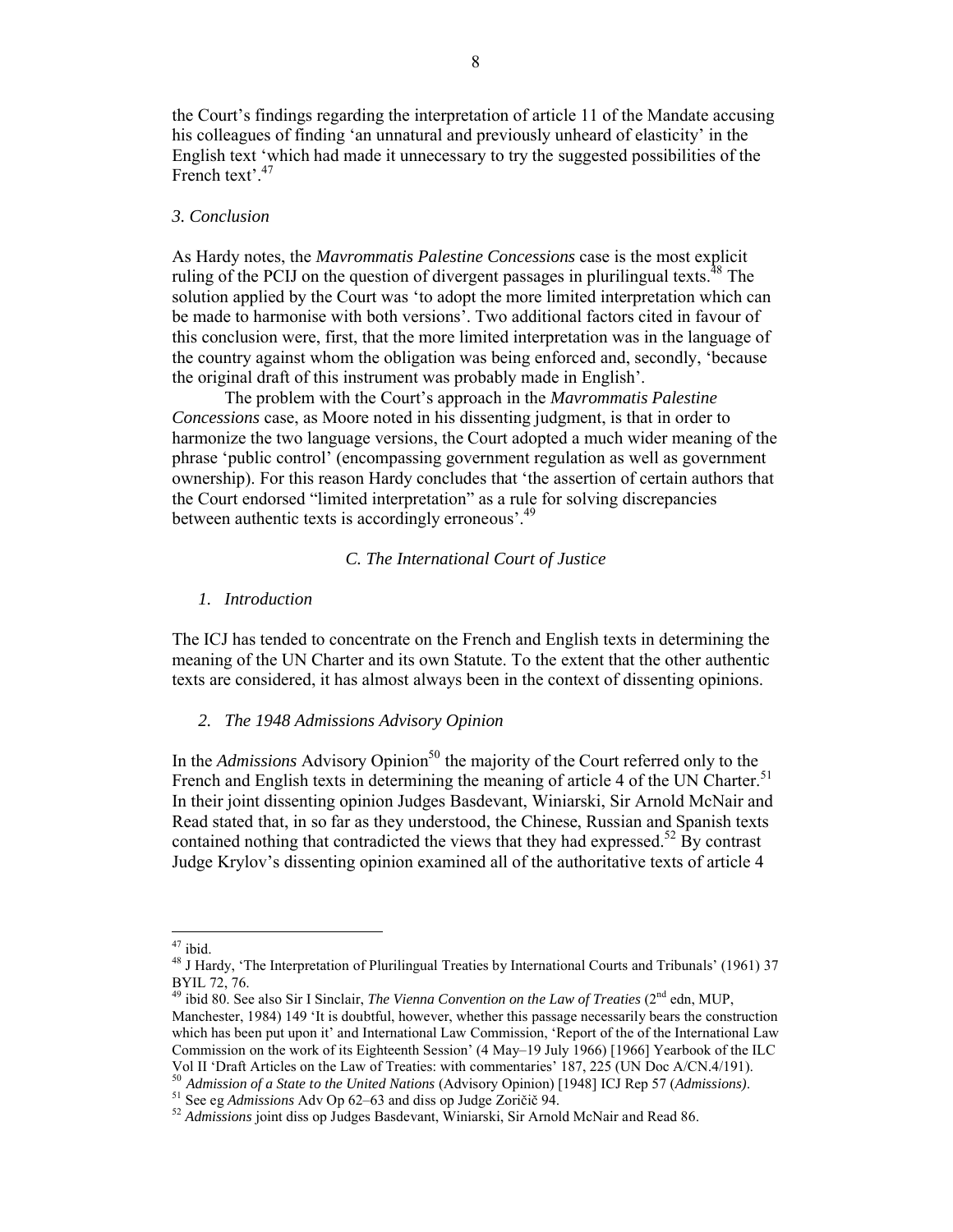of the UN Charter and in this context Judge Krylov acknowledged the assistance that he had received from Judge Hsu Mo in relation to the Chinese text.<sup>53</sup>

## *3. The Aerial Incident of 27 July 1955 Case*

In the *Aerial Incident of 27 July 1955* case<sup>54</sup> the Court referred in passing to both the French and English texts of article 36 paragraph 5 of the ICJ Statute<sup>55</sup> in determining the meaning of the words 'declarations... which are still in force' but did not consider whether any issue of plurilingual interpretation arose. One of the concurring judges did acknowledge the apparent differences between the English and French texts.<sup>56</sup>

The most comprehensive consideration of all the authentic texts of the ICJ Statute was undertaken by Judges Lauterpacht, Koo and Spender<sup>57</sup> in their joint dissenting opinion where they rejected the Bulgarian contention that

the first French version adopted by Committee IV/1—'declarations qui sont encore en vigueur' (declarations which are still in force)—was a faithful translation of the English text; that it was changed at the request of the French delegation into the present wording in French: 'pour une duree qui n'est pas encore expiree' (for a duration which has not yet expired); and that the French representative had explained in the Committee that the changes which he proposed for insertion did not relate to the substance but were intended to improve the drafting.<sup>58</sup>

In the view of Lauterpacht, Koo and Spender, the words 'pour une duree qui n'est pas encore expiree' (for a duration which has not yet expired) must be regarded as determining the true meaning of the English text in question because the final version was originally formulated in the French language and the French text removed any doubt whatsoever as to the meaning of the words. The dissenting judges acknowledged that the Chinese, Russian and Spanish texts of the paragraph under consideration approximated to the English text but, as these languages were not working languages at the 1945 San Francisco Conference, this fact did not 'not invalidate or weaken the obvious meaning of the French text'.<sup>59</sup>

# *4. The 1962 Certain Expenses Advisory Opinion*

In the *Certain Expenses* Advisory Opinion<sup>60</sup> the Court made no reference to the different texts in its determination that the expenditures authorized by the General Assembly to cover UN operations in the Congo and the Middle East constituted

<sup>&</sup>lt;sup>53</sup> See *Admissions* diss op Judge Krylov 110 and 112.

<sup>&</sup>lt;sup>54</sup> Case Concerning the Aerial Incident of 27 July 1955 (Israel v Bulgaria) (Preliminary Objections)<br>[1959] ICJ Rep 127 (Aerial Incident).<br><sup>55</sup> ibid 144.

<sup>&</sup>lt;sup>56</sup> ibid 149 (sep op Judge Badawi).<br>
<sup>57</sup> ibid 161–162 (joint diss op Judges Lauterpacht, Koo and Spender).<br>
<sup>58</sup> ibid 162 (joint diss op Judges Lauterpacht, Koo and Spender).

<sup>&</sup>lt;sup>59</sup> ibid 161 (joint diss op Judges Lauterpacht, Koo and Spender). See also Military and Paramilitary Activities in and against Nicaragua (Nicaragua *v USA*) (Jurisdiction and Admissibility: Judgment) [1984] ICJ Rep 392 (considered below) where the discussion of article 36(5) of the ICJ's Statute 'reached its climax' A Zimmerman and others (eds), The Statute of the International Court of Justice: A Commentary (OUP, Oxford, 2006) 642.

<sup>60</sup> *Certain Expenses of the United Nations* (Advisory Opinion) [1962] ICJ Rep 151 (*Certain Expenses)*.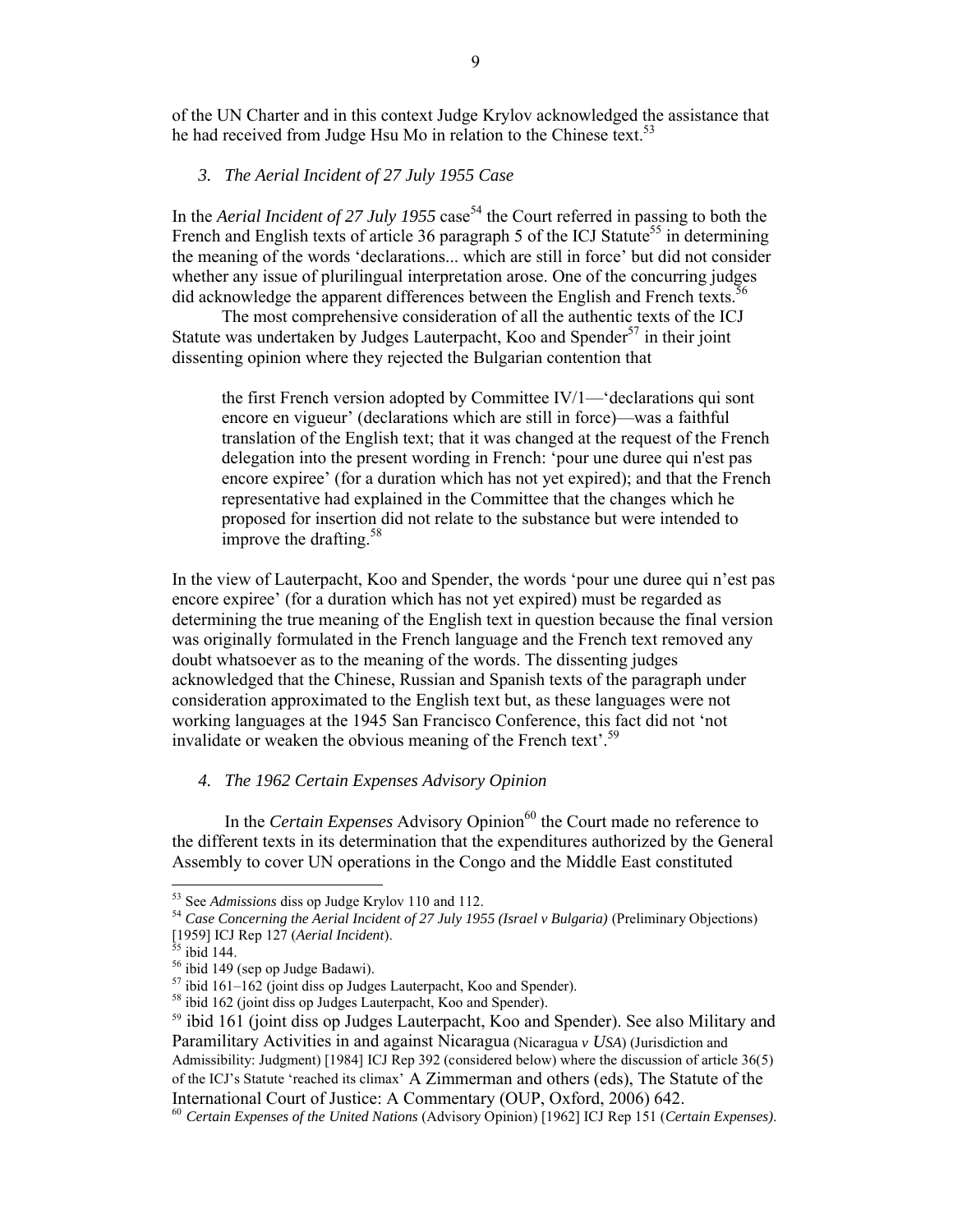'expenses of the Organization' within the meaning of article 17 paragraph 2 of the UN Charter. In his separate opinion Judge Sir Percy Spender stated that

The cardinal rule of interpretation that this Court and its predecessor has stated should be applied is that words should be read, if they may be so read, in their ordinary and natural sense. If so read they make sense, that is the end of the matter…. If the meaning of any particular provision read in its context is sufficiently clear to satisfy the Court as to the interpretation to be given to it then there is neither legal justification nor logical reason to have recourse to either the *travaux préparatoires* or the practice followed within the United Nations. $61$ 

Remarkably Judge Sir Percy Spender's long exegesis entitled 'General Observations on the Interpretation of the Charter<sup>562</sup> fails to acknowledge either the existence or significance of article 111 of the UN Charter.

By contrast the dissenting opinion of Judge Koretsky made specific reference to all the authentic texts of the UN Charter (except Chinese) in order to determine the meaning of the word 'primary' in article 24 of the UN Charter.

The word 'primary' is not used in Article 24 in the sense of an ordinal number (i.e. first, second etc.), but one may say in the hierarchical sense. The French text reads: 'la responsibilité *principale*', the Spanish text: 'la responsabilidad primordial', and the Russian text: 'glavnuju otvjetstvjennosti' (which literally translated means 'chief', 'main' responsibility).  $63$ 

## *5. Conclusion*

It is difficult to escape the conclusion that the fact that English and French are the working languages of the  $ICJ<sup>64</sup>$  coupled with the fact that the ICJ functions as the successor to the PCIJ where multilingualism was limited to bilingualism has tended to blind the ICJ to the linguistic possibilities of authentic texts in languages other than French or English.

## IV. ARTICLE 33 OF THE VIENNA CONVENTION ON THE LAW OF TREATIES

# *A. Introduction*

There are two codification initiatives that pre-date the drafting of the VCLT that deserve attention. The 1928 Havana Convention on the Law of Treaties<sup>65</sup> and the Harvard Research in International Law Draft Convention on the Law of Treaties.<sup>66</sup>

# *1. 1928 Havana Convention on the Law of Treaties*

<sup>&</sup>lt;sup>61</sup> Certain Expenses 184 and 18–186 (sep op Spender).<br><sup>62</sup> Certain Expenses 184–187 (sep op Spender).<br><sup>63</sup> Certain Expenses 274 (diss op Koretsky) (emphasis in original).<br><sup>64</sup> Statute of the International Court of Justic Supp 138 (1928 Havana Convention)

<sup>66</sup> (1935) 29 AJIL Supp 653.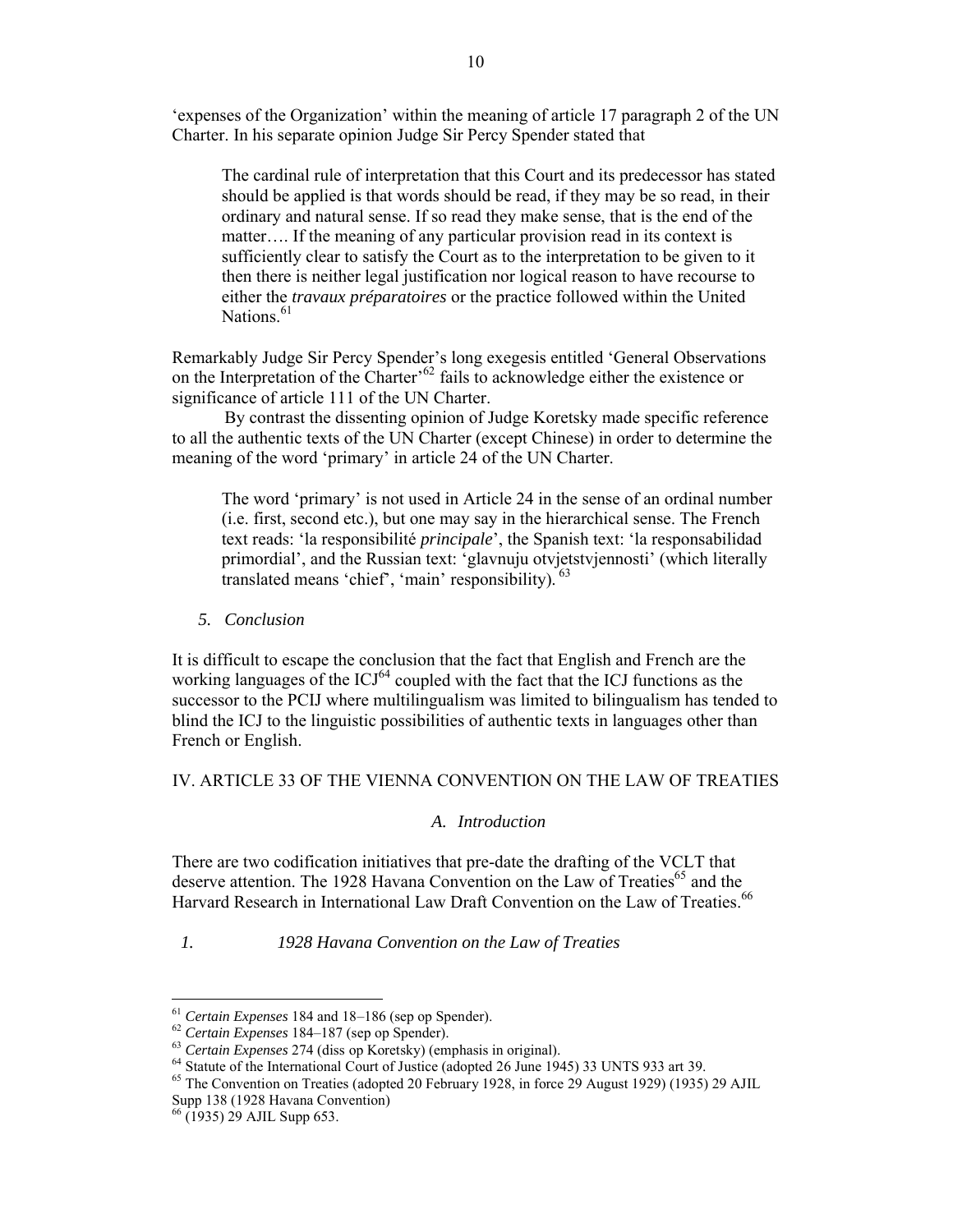Although the 1928 Havana Convention on the Law of Treaties (1928 Havana Convention) has been described as 'almost completely forgotten'<sup>67</sup> it is still in force<sup>68</sup> and the plurilingual treaty making practice of the Conferences of American States raises the question whether the issue of interpretation of plurilingual treaties was acknowledged in the 1928 Havana Convention. With regard to question of interpretation, only the form is considered in the 1928 Havana Convention. The 1928 Havana Convention—signed in Spanish, English, French and Portuguese<sup>69</sup>—makes it clear that the written form is an essential condition of treaties<sup>70</sup> and that '[t]he authentic interpretation of treaties when considered necessary by the contracting parties shall also be in writing'.<sup>71</sup>

The issue of treaty interpretation, although not dealt with substantively in the 1928 Havana Convention, was considered by the Third Sub-Committee of the Second Committee of the Seventh International Conference of American States. The Sub-Committee produced 13 draft articles on the interpretation of treaties.<sup>72</sup> Draft article 11 states

In case of a discrepancy between equally binding official copies of a treaty and when it is impossible to establish the purpose of the contracting parties, the restrictive interpretation which best harmonizes the texts will be adopted.

The influence of the *Mavrommatis* case<sup>73</sup> is on the wording of the draft article is clear.

## *2. The Harvard Draft Convention on the Law of Treaties*

In their Introductory Comment, the Harvard Research in International Law criticized the drafting of the 1928 Havana Convention on the Law of Treaties as 'subject to many objections' and they also asserted that the principles it embodied could not be said to 'constitute any significant clarification to the law of treaties'.<sup>74</sup>

Unlike the 1928 Havana Convention, the Draft Convention on the Law of Treaties produced by the Harvard Research in International Law does contain a provision on the interpretation of plurilingual treaties. Article 19(b) provides that

When the text of a treaty is embodied in versions in different languages, and when it is not stipulated that the version in one of the languages shall prevail, the treaty is to be interpreted with a view to giving the corresponding provisions in the different versions a common meaning which will effect the general purpose which the treaty is intended to serve.

<sup>67</sup> A Aust, 'The Law of Treaties' in JP Grant and J Craig Barker (eds), *The Harvard Research In International Law: Contemporary Analysis and Appraisal* (WS Hein & Co, Buffalo, New York, 2007) 308.

<sup>68</sup> Status in 1993: 8 parties. CL Wiktor, *Multilateral Treaty Calender 1648–1995* (Martinus Nijhoff Publishers, The Hague, 1998) 274. Efforts to obtain more up-to-date information have been

unsuccessful.<br><sup>69</sup> 1928 Havana Convention art 21.

<sup>&</sup>lt;sup>70</sup> ibid art 2.<br><sup>71</sup> ibid art 3.<br><sup>71</sup> ibid art 3.<br><sup>72</sup> The text is reproduced as an appendix to the Harvard Research in International Law Draft Convention on Treaties (1935) 29 AJIL Supp 1225–1226.

<sup>&</sup>lt;sup>73</sup> *Mavrommatis Palestine Concessions Case (Greece v United Kingdom)* (Objections to the Jurisdiction of the Court) PCIJ Rep Series A No 17 *(Mavrommatis)*.

<sup>&</sup>lt;sup>74</sup> Introductory Comment, reproduced in (1935) 39 AJIL Supp 653, 670.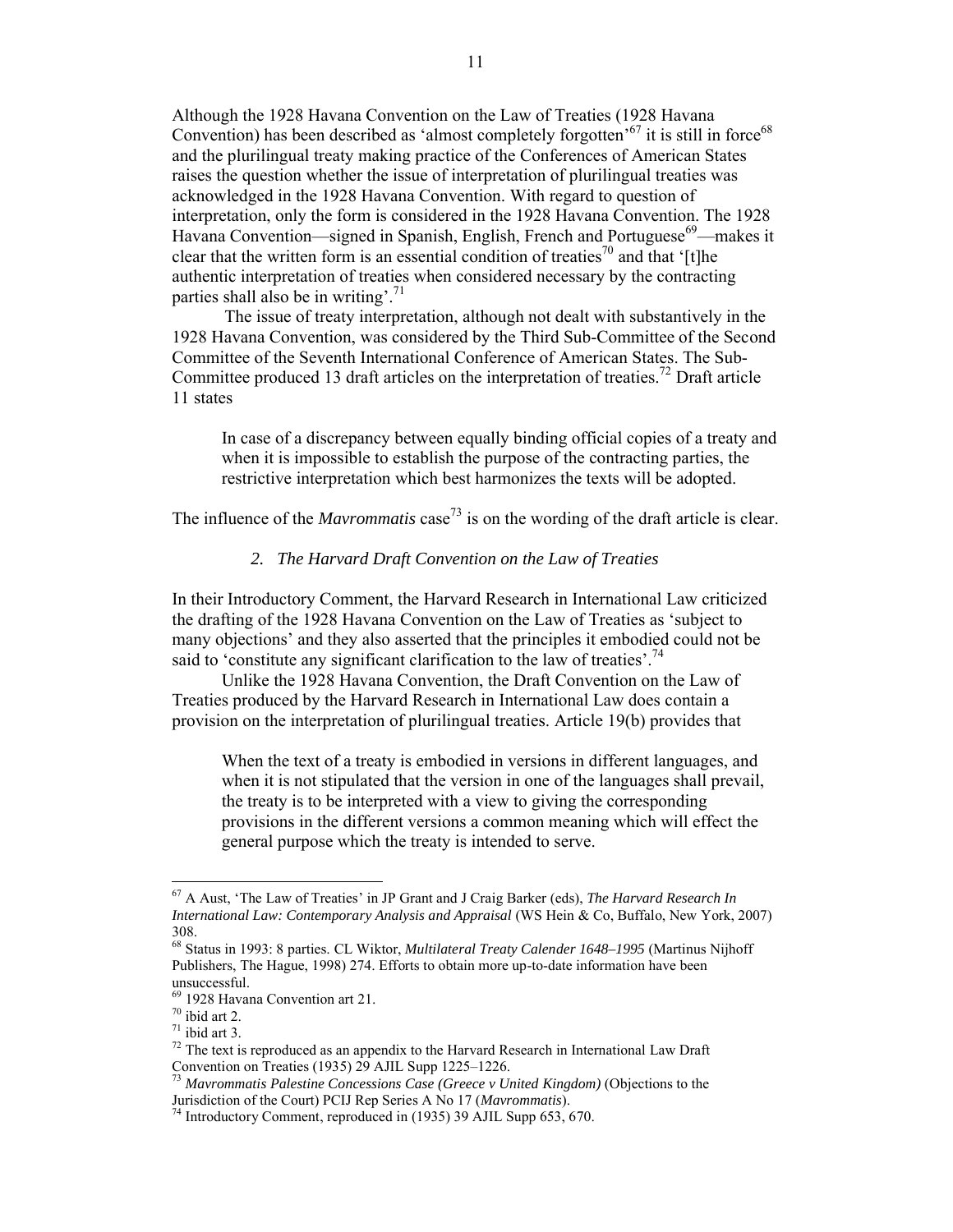The commentary on article 19(b) states that '[t]his principle was apparently recognized by the Permanent Court of International Justice in the *Mavrommatis Case*'.75 It is noteworthy that article 19(b) was at odds with the views of publicists of the period, such as Oppenheim,<sup>76</sup> but the commentary ignores this.

# *3. The drafting of article 33*<sup>77</sup>

The issue of the interpretation of treaties drawn up in two or more authentic texts or versions was first addressed by the Special Rapporteur of the International Law Commission (ILC), Sir Humphrey Waldock, in his Third Report on the law of treaties.<sup>78</sup> In his Six Report<sup>79</sup> Waldock acknowledged that the United States Government had questioned his use of the expression 'authentic texts' on the grounds that 'a treaty is more properly conceived of as a unit, consisting of one text: and that the several language versions are an integral part of and constitute a single text'.<sup>80</sup> Waldock defended his approach by reference to the practice of the United Nations in drawing up the texts of multilingual instruments—not least the wording of article 111 of the UN Charter itself—and on doctrinal grounds.

Moreover, so far as the English language is concerned, the word 'version' is more indicative of difference than the word 'text', and it may be doubted whether any advantage would be gained by introducing the fiction that a plurilingual treaty has only one text of which there may be different  $\epsilon_{\text{versions}}$ , 81

Notwithstanding Waldock's views, his original two draft articles on languages were recast by the Drafting Committee as a single article that focused on the question of interpretation.<sup>82</sup> The new draft article changed the emphasis of Waldock's draft with its reference to the 'text' of a treaty authenticated in two or more languages and using the term 'divergence' in preference to Waldock's 'difference'. In the final draft version, the Drafting Committee's version was adopted as draft article 29.<sup>83</sup>

# *4. Draft Article 29: Interpretation of treaties in two or more languages*

<sup>&</sup>lt;sup>75</sup> (1935) 39 AJIL Supp 653, 971.

 $\frac{76}{10}$  'Unless the contrary is expressly provided, if a treaty is concluded in two languages and there is a discrepancy between the meaning of the two different texts, each party is only bound by the text in its own language' L Oppenheim (RF Roxburgh (ed)), *International Law: A Treatise* (3rd edn, Longmans, London, 1920) vol 1, 704.

<sup>77</sup> See generally P Germer, 'Interpretation of Plurilingual Treaties: A study of Article 33 of the Vienna Convention on the Law of Treaties' (1970) 11 Harvard International LJ 400 and M Tabory, *Multilingualism in International Law and Institutions* (Sijthoff & Noordhoff, Alphen aan den Rijn, 1980) ch 3.

<sup>78</sup> See Sir H Waldock, Special Rapporteur, 'Third Report on the law of treaties' [1964] Yearbook of the ILC Vol II 62–65 (UN Doc A/CN.4/167).

 $79$  Sir H Waldock, Special Rapporteur, 'Sixth Report on the law of treaties' [1966] Yearbook of the ILC Vol II 101-103 (UN Doc A/CN.4/186).<br><sup>80</sup> ibid 102 (Comment of the United States).

<sup>&</sup>lt;sup>81</sup> ibid.<br><sup>82</sup> See 'Revised draft articles', [1966] Yearbook of the ILC Vol II, 118 (UN Doc A/CN.4/L.117).<br><sup>82</sup> See 'Revised draft articles', [1966] Yearbook of the ILC Vol II, 118 (UN Doc A/CN.4/L.117).<br><sup>83</sup> ILC 'Report

May–19 July 1966) [1966] Yearbook of the ILC Vol II 'Draft Articles on the Law of Treaties: with commentaries' 187, 224–226 (UN Doc A/CN.4/191).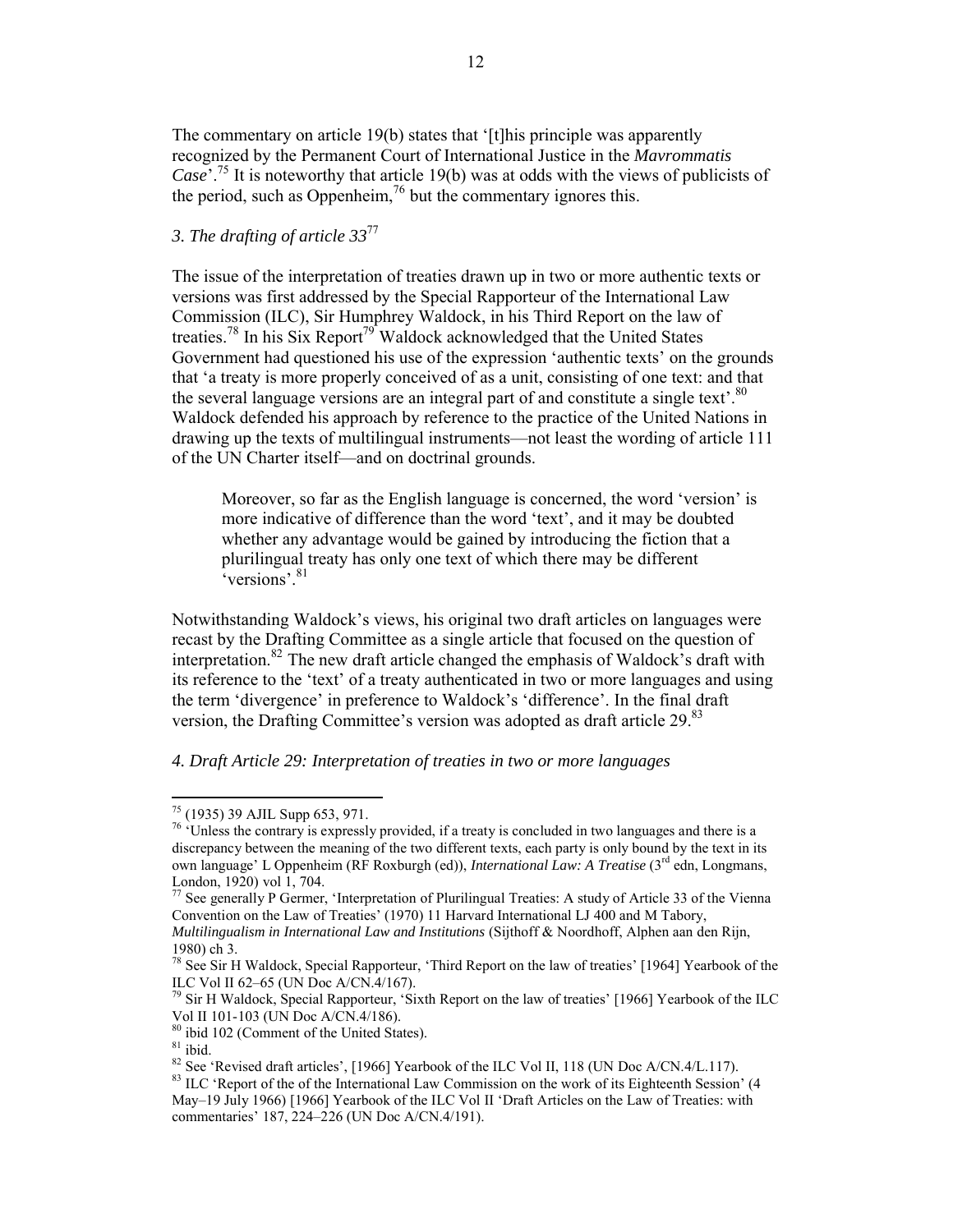1. When a treaty has been authenticated in two or more languages, the text is equally authoritative in each language, unless the treaty provides or the parties agree that, in case of divergence, a particular text shall prevail. 2. A version of the treaty in a language other than one of those in which the text was authenticated shall be considered an authentic text only if the treaty so provides or the parties so agree.

3. The terms of the treaty are presumed to have the same meaning in each authentic text. Except in the case mentioned in paragraph 1, when a comparison of the texts discloses a difference of meaning which the application of articles 27 and 28 does not remove, a meaning which as far as possible reconciles the texts shall be adopted.

At the first session of the 1968 UN Conference on the Law of Treaties, the Committee of the Whole adopted the text of the ILC's draft article with two amendments. First, the final clause regarding the presumption that authentic texts possess the same meaning was recast as sub-paragraph 4 and the words 'a meaning which as far as possible reconciles the texts shall be adopted' were replaced by the clause 'which as far as possible reconciles the texts shall be adopted, having regard to the object and purpose of the treaty, shall be adopted'.<sup>84</sup> At the second session of the UN Conference on the Law of Treaties, the revised draft article 29 was adopted by 101 votes to none<sup>85</sup> and, as part of the final renumbering,  $86$  became article 33 of the VCLT.

## *5. Article 33: Interpretation of treaties authenticated in two or more languages*

1. When a treaty has been authenticated in two or more languages, the text is equally authoritative in each language, unless the treaty provides or the parties agree that, in case of divergence, a particular text shall prevail.

2. A version of the treaty in a language other than one of those in which the text was authenticated shall be considered an authentic text only if the treaty so provides or the parties so agree.

3. The terms of the treaty are presumed to have the same meaning in each authentic text.

4. Except where a particular text prevails in accordance with paragraph 1, when a comparison of the authentic texts discloses a difference of meaning which the application of articles 31 and 32 does not remove, the meaning which best reconciles the texts, having regard to the object and purpose of the treaty, shall be adopted.

# *B Conclusion*

<sup>84</sup> See United Nations Conference on the Law of Treaties, First Session (Vienna 26 March–24 May 1968) Official Records 188-190 and 442–443 (UN Doc A/CONF.39/11).

<sup>85</sup> United Nations Conference on the Law of Treaties, Second Session (Vienna 9 April–22 May 1969) Thirteenth plenary meeting (6 May 1969) 58-59 (UN Doc A/CONF.39/SR.13).

<sup>86</sup> See United Nations Conference on the Law of Treaties, First and Second Sessions (26 March–24 May 1968 and 9 April–22 May 1969) Documents of the Conference 302 (UN Doc A/CONF.39/28).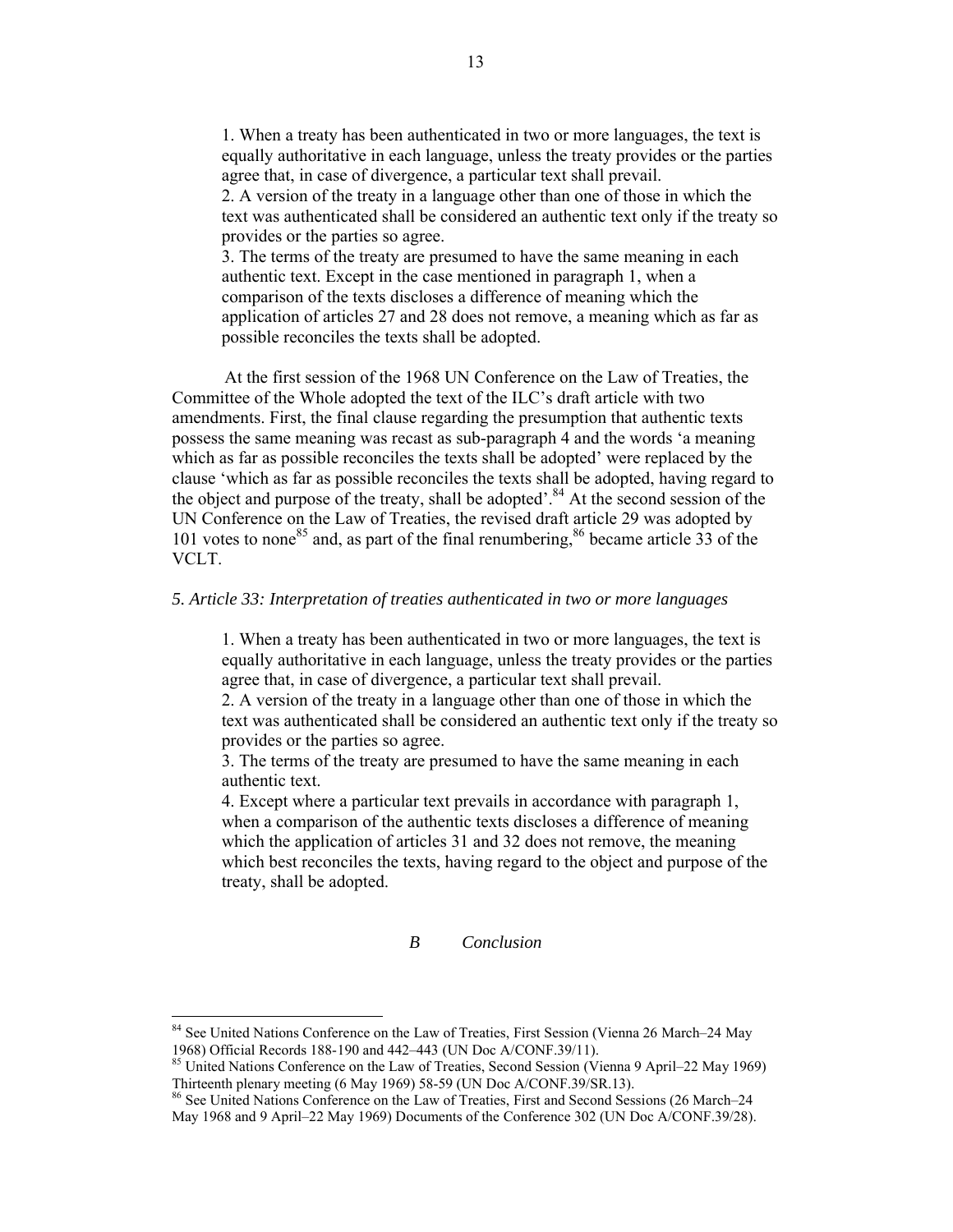Even before the VCLT came into force on 27 January 1980, some international courts and tribunals were prepared to acknowledge the customary status of article  $33^{87}$  and the principles embodied in article 33 were also considered in great detail in the *Young Loan* arbitration.88 In the *Young Loan* arbitration a three judge minority rejected the reliance on article 33(4) VCLT by the four judge majority. In Sir Ian Sinclair's view

With respect, it is submitted that, on this point, the approach of the dissident members of the Tribunal is to be preferred to the approach adopted in the majority decision.<sup>89</sup>

# V.THE PRACTICE OF THE ICJ AFTER THE ADOPTION OF THE VCLT

#### *A. Introduction*

Although the ICJ has been willing to acknowledge the customary status of articles  $31-32$  VCLT on numerous occasions,<sup>90</sup> the Court was initially rather more reticent about making the same observation about article 33 VCLT, at least that is until the potential divergence between the authentic texts of article 41 of the ICJ Statute made the determination of article 33 VCLT's customary status an unavoidable question for the Court to answer in the *LaGrand* case.<sup>91</sup>

# *1. Military and Paramilitary Activities in and against Nicaragua*

In order to establish the jurisdiction of the Court in the *Military and Paramilitary Activities in and against Nicaragua* case<sup>92</sup> Nicaragua relied—in part—on article 35 paragraph 5 of the ICJ Statute,  $93^\circ$  asserting that its 1929 Declaration unconditionally recognizing the compulsory jurisdiction of the PCIJ was still in force. The 1929 Declaration was approved by the Nicaraguan Executive and ratified by the Nicaraguan Senate in 1935. The Nicaraguan Ministry of External Relations of Nicaragua informed the Secretary-General of the League of Nations of these developments by telegram in November 1939 but no instrument of ratification was ever received in Geneva.

<sup>87</sup> See, for example, *Golder v UK* (App no 4451/70) (1979-80) 1 EHRR 524, 532 [29] 'Articles 31 to 33 enunciate in essence generally accepted principles of international law'. See also the separate opinion of Judge Verdross 543 [6] and 544 [10] and—arguing against the application of the rules of interpretation in the VCLT—the separate opinion of Judge Sir Gerald Fitzmaurice 564 [35].

<sup>88</sup> *Young Loan (Belgium, France Switzerland, UK, USA v Federal Republic of Germany)* (Arbitration

Tribunal) (1980) 59 ILR 495 (*Young Loan* arbitration).<br><sup>89</sup> Sir I Sinclair, *The Vienna Convention on the Law of Treaties* (2<sup>nd</sup> edn, MUP, Manchester, 1984) 152.<br><sup>90</sup> See, for example, *Territorial Dispute (Libya v Chad* 

*Platforms (Iran v United States)* (Preliminary Objections) [1996] ICJ Rep 803, 812 [23], *Case Concerning Kasikili/Sedudu Island (Botswana v Namibia)* (Judgment) [1999] ICJ Rep 1045, 1059 [18] (Kasikili/Sedudu Island) and *Application of the Convention on the Prevention and Punishment of the Crime of Genocide (Bosnia and Herzegovina v Serbia and Montenegro)* (Judgment) 27 February 2007

<sup>&</sup>lt; http://www.icj-cij.org/docket/files/91/13685.pdf> accessed 30 June 2010 109–110 [160]. <sup>91</sup> *Case Concerning the Vienna Convention on Consular Relations (Germany v USA)* (Judgment)

<sup>[2001]</sup> ICJ Rep 466 (*LaGrand*). <sup>92</sup> *Military and Paramilitary Activities in and against Nicaragua (Nicaragua v USA)* (Jurisdiction and Admissibility: Judgment) [1984] ICJ Rep 392 (*Nicaragua*).<br><sup>93</sup> The English version of Article 36(5) states that '[d]eclarations made under Article 36 of the Statute

of the Permanent Court of International Justice and which are still in force shall be deemed, as between the parties to the present Statute to be acceptances of the compulsory jurisdiction of the International Court of Justice for the period which they still have to run and in accordance with their terms'.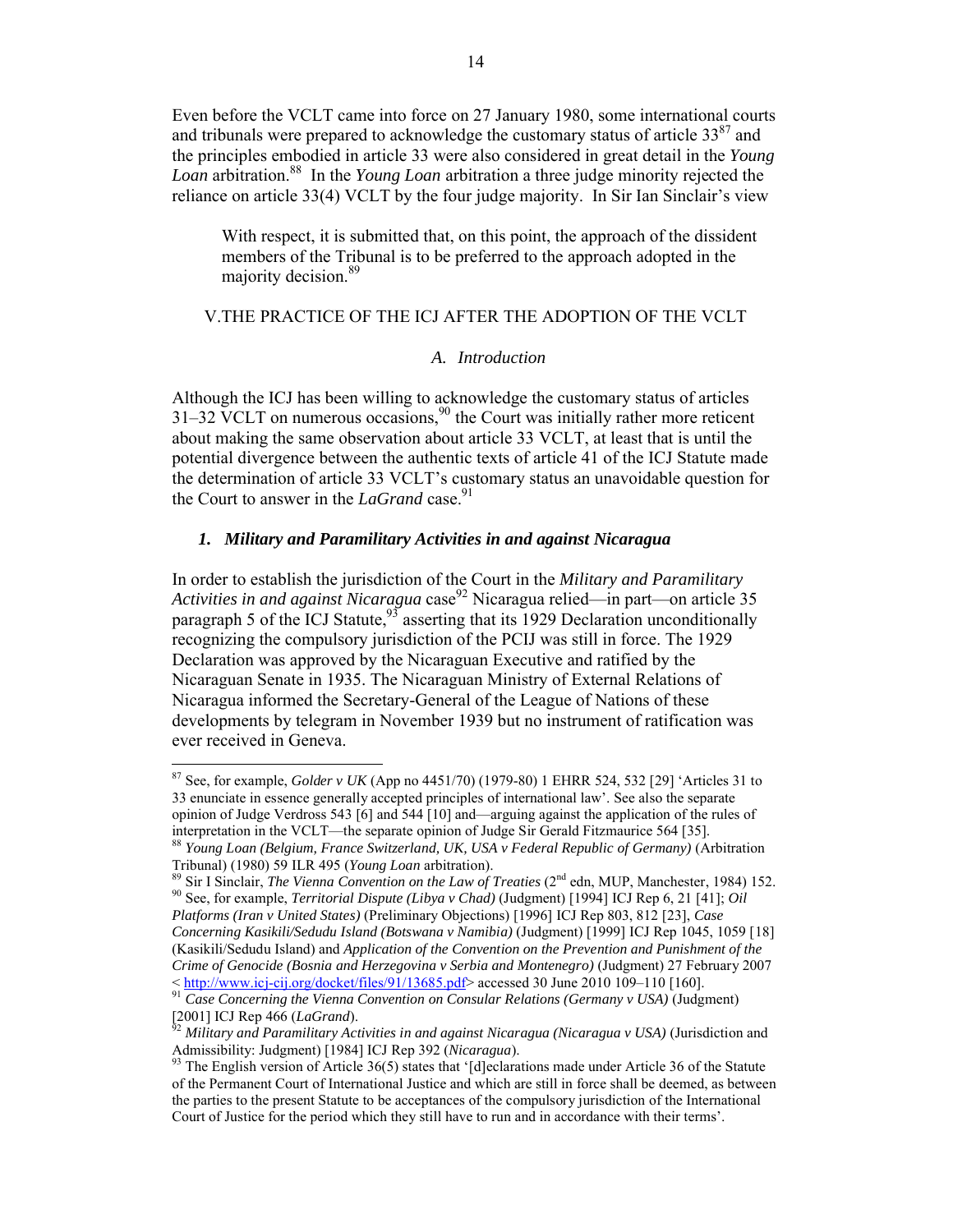The United States argued that the failure to deposit an instrument of ratification rendered Nicaragua's acceptance of the PCIJ's compulsory jurisdiction incomplete and thus it could not be said to be 'still in force' as required under article 36(5) of the ICJ's Statute. The Court noted that

Nicaragua, having failed to deposit its instrument of ratification of the Protocol of Signature of the Statute of the Permanent Court, was not a party to that treaty. Consequently the Declaration made by Nicaragua in 1929 had not acquired binding force prior to such effect as Article 36, paragraph 5, of the Statute of the International Court of Justice might produce.<sup>94</sup>

The Court acknowledged that the 'binding force' issue before it differed from the issue considered by the Court the *Aerial Incident* case<sup>95</sup> and thus that case did not provide 'any pointers to precise conclusions on the limited point now in issue'.<sup>96</sup>

The Court—by eleven votes to five  $97$ —held that it had jurisdiction on the basis of article 36(5) read together with article 36(2) of the ICJ's Statute on the ground that the word 'binding' did not appear in the English or French versions of Article 36(5) and because '[a]ccording to the *travaux préparatoires* the word "binding" was never suggested; and if it had been suggested for the English text, there is no doubt that the drafters would never have let the French text stand as finally worded'.<sup>98</sup> Further

the Court cannot but be struck by the fact that the French Delegation at the San Francisco Conference called for the expression 'still in force' to be translated, not by 'encore en vigueur' but by the term: 'pour une durée qui n'est pas encore expirée'. In view of the excellent equivalence of the expressions 'encore en vigueur' and 'still in force', the deliberate choice of the expression 'pour une durée qui n'est pas encore expirée' seems to denote an intention to widen the scope of Article 36, paragraph 5, so as to cover declarations which have not acquired binding force.<sup>99</sup>

Even the members of the majority who voted for the jurisdiction of the Court under article 36(2) and (5) acknowledged that the Treaty of Friendship, Commerce and Navigation of 21 January 1956<sup>100</sup> provided 'a clearer and a firmer ground' than the jurisdiction based on the optional clause.<sup>101</sup> Several of the dissenting judgments based their rejection of the majority's reasoning—disregarding the English text in favour of the wider French wording—on the application of article 33 VCLT.<sup>102</sup> In his separate opinion Sir Robert Jenning specifically acknowledged the fact that article  $36(5)$ necessarily appeared in five equally authentic languages and that '[t]he Chinese,

<sup>&</sup>lt;sup>94</sup> ibid 404 [26].

<sup>&</sup>lt;sup>95</sup> Case Concerning the Aerial Incident of 27 July 1955 (Israel v Bulgaria) (Preliminary Objections) [1959] ICJ Rep 127 (Aerial Incident).

<sup>&</sup>lt;sup>96</sup> Nicaragua 405 [29].<br><sup>97</sup> Judges Mosler, Oda, Ago, Schwebel and Sir Robert Jennings dissenting.<br><sup>98</sup> Nicaragua 406 [30].<br><sup>99</sup> ibid 406 [31].<br><sup>100</sup> Treaty of Friendship, Commerce and Navigation (with Protocol) between t America and Nicaragua (adopted 21 January 1956, entered into force 24 May 1958) 1960 UNTS 6 art 24.<br>
<sup>101</sup> Nicaragua 444 (sep op Singh).

<sup>101</sup> *Nicaragua* 444 (sep op Singh). <sup>102</sup> See *Nicaragua* 463 (sep op Mosler), 523 [22] (sep op Ago), 537 (sep op Sir Robert Jennings), 575 (diss op Schwebel).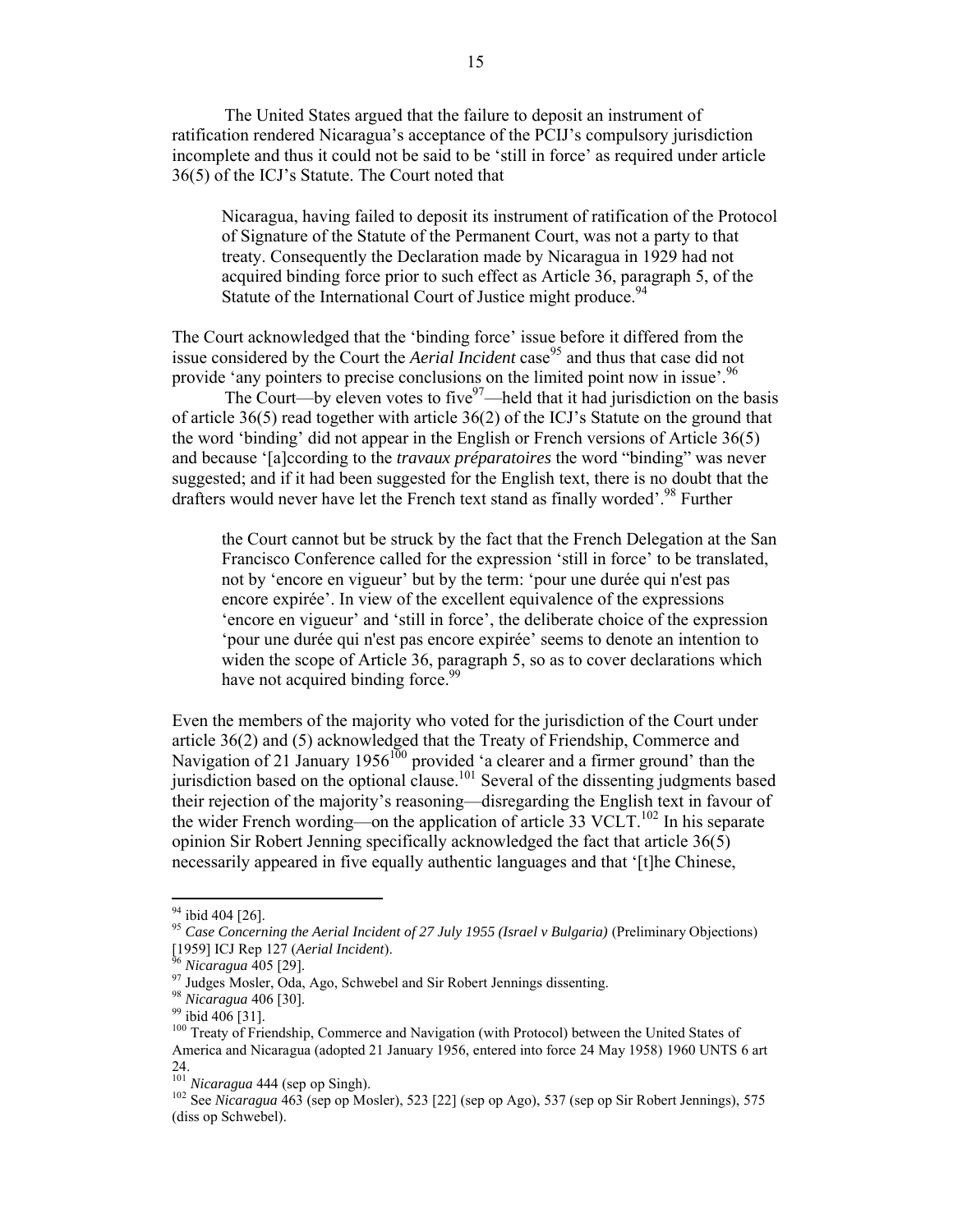Russian and Spanish versions apparently translate the English formulation of the criterion of transfer, viz. "and which are still in force..."'.<sup>103</sup> In Sir Robert Jennings view article 33(4) VCLT could not be reconciled 'with any solution which seeks to give a special meaning to the French text, which meaning cannot be collected from the Chinese, the English, the Russian and the Spanish'.<sup>104</sup>

The approach of the minority on the applicability of article 36(5) of the ICJ's Statute in the *Nicaragua* case has been cited with approval<sup>105</sup> but methodologically it may be questioned whether the application of article 33 VCLT was appropriate given the fact that neither State was (or is) a party to the  $VCLT^{106}$  and the drafting of the treaty in question considerably pre-dated the drafting of article 33 VCLT in any event.

#### *2. The ELSI Case*

In the *ELSI* case<sup>107</sup> one of the issues before the Chamber was the correct interpretation of the 1948 Treaty of Friendship, Commerce and Navigation between the United States and Italy (the FCN Treaty).<sup>108</sup> The FCN Treaty was equally authentic in English and Italian. The first paragraph of the Protocol appended to the FCN Treaty stated

The provisions of paragraph 2 of Article V, providing for the payment of compensation, shall extend to interests held directly or indirectly by nationals, corporations and associations of either High Contracting Party in property which is taken within the territories of the other High Contracting Party.

In the Italian version of the FCN Treaty the words 'shall extend to interests held directly or indirectly by national' were represented by the words 'si estenderanno ai diritti spettanti direttamente od indirettamente ai cittadini'. Italy argued that the term 'diritti' (rights) used in the Italian version was narrower than the term 'interests' used in the equally authentic English version and that, on the basis of the principle expressed in article 33, paragraph 4 of VCLT, the correct interpretation of the Protocol must be in the more restrictive sense of the Italian text.<sup>109</sup>

In the event, the Chamber declined to base their decision on the question of interpretation of the two texts of the Protocol because, due to ELSI's financial situation and the decision of its shareholders to close the plant, 'it is simply not possible to say that the ultimate result was the consequence of the acts or omissions of the Italian authorities'. $110$ 

<sup>&</sup>lt;sup>103</sup> Nicaragua 537 (sep op Sir Robert Jennings).

<sup>103</sup> *Nicaragua* 537 (sep op Sir Robert Jennings). <sup>104</sup> ibid. <sup>105</sup> See A Zimmerman and others (eds), *The Statute of the International Court of Justice: A Commentary* (OUP, Oxford, 2006) 642 '[n]otwithstanding the passage of time one may still entertain doubts as to the correctness of [the Court's] argument'.

<sup>&</sup>lt;sup>106</sup> The USA signed the VCLT on 24 April 1970 but has not ratified it. Nicaragua has neither signed or ratified the VCLT.<br><sup>107</sup> Case Concerning Elettronica Sicula SpA (ELSI) (US v Italy) (Judgment) [1989] ICJ Rep 15 (ELSI).

<sup>&</sup>lt;sup>108</sup> Treaty of Friendship, Commerce and Navigation between the United States of America and the

Italian Republic (adopted 2 February 1948, entered into force 26 July 1949) 79 UNTS 171

<sup>(</sup>supplemented by the Agreement of 26 September 1951, 326 UNTS 1961) (the FCN Treaty). <sup>109</sup> *ELSI* 70-71 [118]. <sup>110</sup> *ELSI* 71 [119].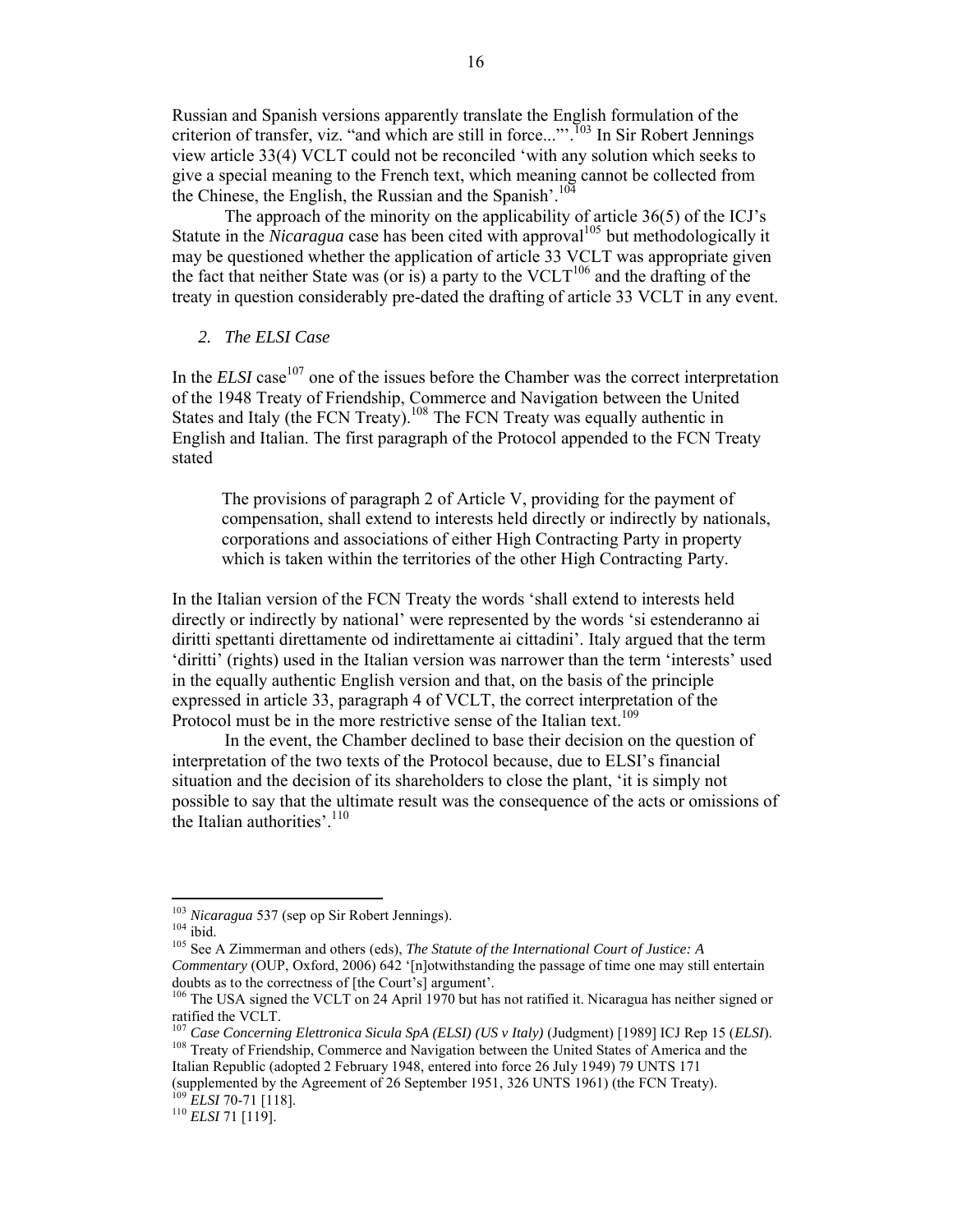#### *3. The Case Concerning Kasikili/Sedudu Island*

In the *Case Concerning Kasikili/Sedudu Island (Botswana v Namibia)* <sup>111</sup> the Court was concerned with the interpretation of the Anglo–German Agreement of 1 July 1890 (the 1890 Agreement).<sup>112</sup> Although the 1890 Agreement was authenticated in both English and German, the ICJ was satisfied that the terms 'centre of the main channel' in article III, paragraph 2, of the 1890 Agreement and 'Thalweg' of that channel possessed the same meaning applying Article 33(3) VCLT 'under which "the terms of the treaty are presumed to have the same meaning in each authentic text"<sup>113</sup>.

It is tempting to criticize the judgment in the *Kasikili/Sedudu Island* case on the grounds that applying article 33 VCLT to a  $19<sup>th</sup>$  century treaty ignores the intertemporal interpretation problem<sup>114</sup> but the parties to the case were satisfied with this approach and the solution adopted by the leading publicists of the period was wholly unworkable. In the words of the third edition of Oppenheim

Unless the contrary is expressly provided, if a treaty is concluded in two languages and there is a discrepancy between the meaning of the two different texts, each party is only bound by the text in its own language. Moreover, a party cannot claim the benefit of the text in the language of the other party.<sup>115</sup>

#### *4. The LaGrand Case*

In the *Case Concerning the Vienna Convention on Consular Relations (Germany v USA*) (Judgment) (*LaGrand*),<sup>116</sup> the United States sought to argue that the ICJ's prior indication of provisional measures<sup>117</sup> under article 41 of the ICJ Statute 'did not create legal obligations binding on  $\left[ it \right]$ <sup>'. 118</sup> The United States attempted to base its argument on the fact that '[t]he language used by the Court in the key portions of its Order is not the language used to create binding legal obligations<sup>'119</sup> rather than the more difficult and controversial question of the legal effects of orders made under article 41 of the ICJ Statute. The Court acknowledged that the interpretation of article 41 had been the subject of extensive controversy in the literature<sup>120</sup> and that it was necessary to make a ruling on the legal effects of orders made under article 41 of the ICJ Statute

<sup>111</sup> *Case Concerning Kasikili/Sedudu Island (Botswana v Namibia)* (Judgment) [1999] ICJ Rep 1045 (*Kasikili/Sedudu Island*). <sup>112</sup> Agreement between Germany and Great Britain respecting Zanzibar, Heligoland and the Spheres of

Influence of the Two Countries in Africa (adopted 1 July 1890) 173 CTS 271 (the 1890 Agreement). <sup>113</sup> *Kasikili/Sedudu Island* 1062 [25].

<sup>114</sup> See further R Higgins, 'Some Observations on the Inter-temporal Rule in International Law' in J Makarczyk (ed), *Theory of International Law at the Threshold of the 21st Century: Essays in honour of Krzysztof Sbubiszewski* (Kluwer Law International, The Hague, 1996) 173-181. See also Sir R Jennings and Sir A Watts (eds), *Oppenhiem's International Law* (9<sup>th</sup> edn, Longman, London, 1996) vol 1, §633 'Supplementary means of interpretation' 1281-1282.

<sup>&</sup>lt;sup>115</sup> L Oppenheim (RF Roxburgh (ed)), *International Law: A Treatise* (3<sup>rd</sup> edn, Longmans, London, 1920) vol 1, 704. See also A Rivier, *Principles du Droit des Gens* (Rousseau, Paris, 1896) vol 2, 123– 125.

<sup>116</sup> *Case Concerning the Vienna Convention on Consular Relations (Germany v. USA)* (Judgment) [2001] ICJ Rep 466 (*LaGrand*). <sup>117</sup> *Case Concerning the Vienna Convention on Consular Relations (Germany v. USA)* (Request for the

Indication of Provisional Measures: Order) General List No 104 [1999] ICJ Rep 9.<br><sup>118</sup> *LaGrand* 500 [96].<br><sup>119</sup> ibid.

<sup>&</sup>lt;sup>120</sup> For a survey of the literature see the select bibliography in A Zimmerman and others (eds), *The Statute of the International Court of Justice: A Commentary* (OUP, Oxford, 2006) 924-925.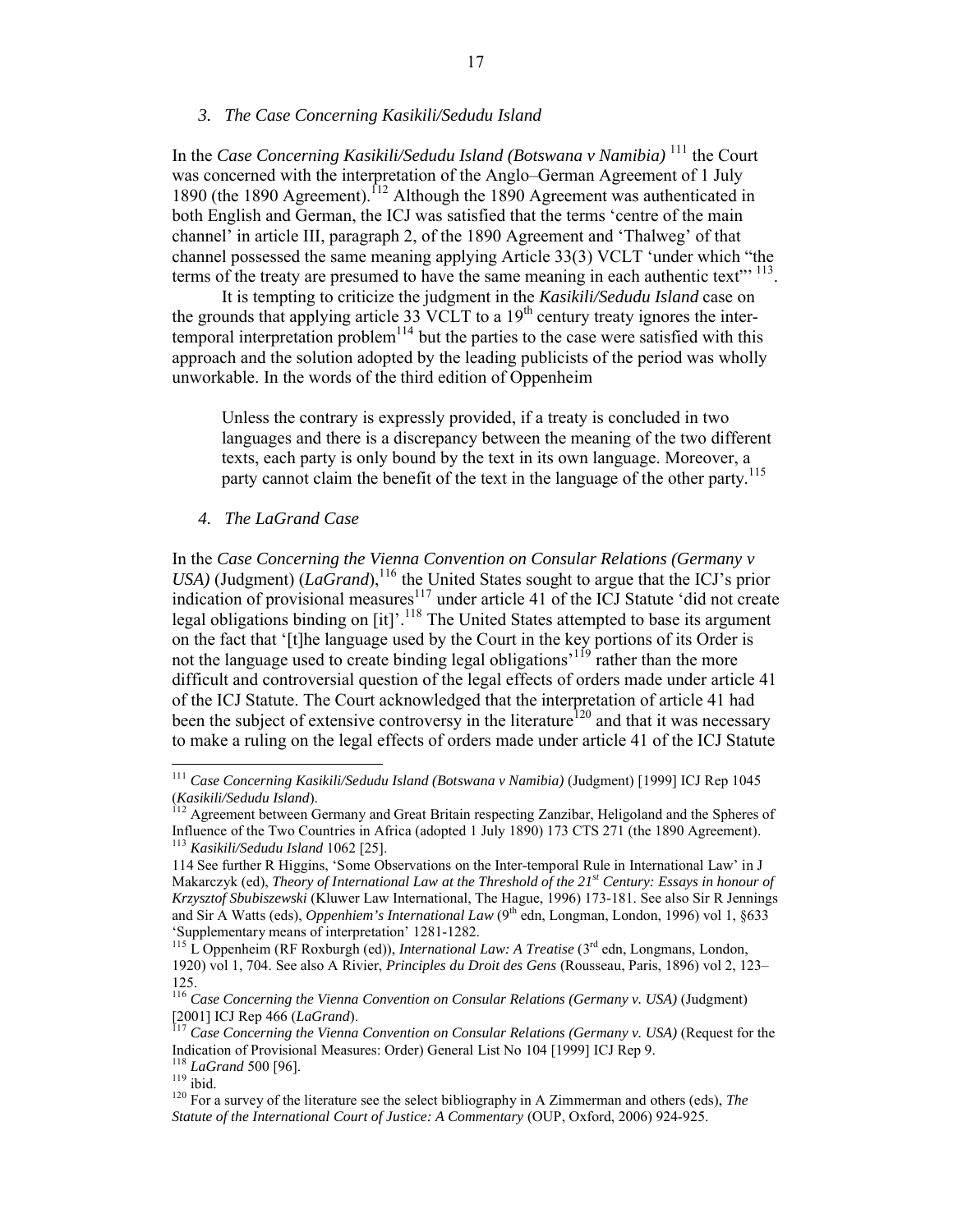(which, for all practical purposes, was identical to the equivalent provision of the Statute of the PCIJ).

The dispute which exists between the Parties with regard to this point essentially concerns the interpretation of Article 41 which is worded in identical terms in the Statute of each Court (apart from the respective references to the Council of the League of Nations and the Security Council). $^{121}$ 

The English version of article 41 reads as follows:

1. The Court shall have the power to *indicate*, if it considers that circumstances so require, any provisional measures which *ought* to be taken to preserve the respective rights of either party.

2. Pending the final decision, notice of the measures *suggested* shall forthwith be given to the parties and to the Security Council.<sup>122</sup>

The French version of article 41 states

1. La Cour a le pouvoir d'*indiquer*, si elle estime que les circonstances l'exigent, quelles mesures conservatoires du droit de chacun *doivent* être prises à titre provisoire.

2. En attendant l'arrêt définitif, l'*indication* de ces mesures est immédiatement notifiée aux parties et au Conseil de sécurité.<sup>123</sup>

The United States argued that, the use in the English version of 'indicate' instead of 'order', of 'ought' instead of 'must' or 'shall', and of 'suggested' instead of 'ordered', implied that decisions under article 41 lacked mandatory effect.<sup>124</sup>

Noting that the English and French texts of the ICJ Statute were equally authentic and that, in cases of divergence between the equally authentic versions of the ICJ Statute, neither it nor the UN Charter indicated how to proceed, the Court declared that, in the absence of agreement between the parties on this point, article 33(4) VCLT could be regarded as reflecting customary international law.<sup>125</sup>

Article 33(4) VCLT states that

when a comparison of the authentic texts discloses a difference of meaning which the application of Articles 31 and 32 does not remove the meaning which best reconciles the texts, having regard to the object and purpose of the treaty, shall be adopted.

The Court considered that the object and purpose of the ICJ Statute was to enable to Court to fulfil the functions provided therein, in particular the judicial settlement of international disputes by binding decisions in accordance with article 59 of the ICJ Statute. The context of article 41 therefore was the need to ensure that the respective

 $121$  LaGrand 501 [99].

<sup>122</sup> Emphasis added.<br>
<sup>123</sup> Emphasis added.<br>
<sup>124</sup> *LaGrand* 502 [100].<br>
<sup>125</sup> *LaGrand* 502 [101].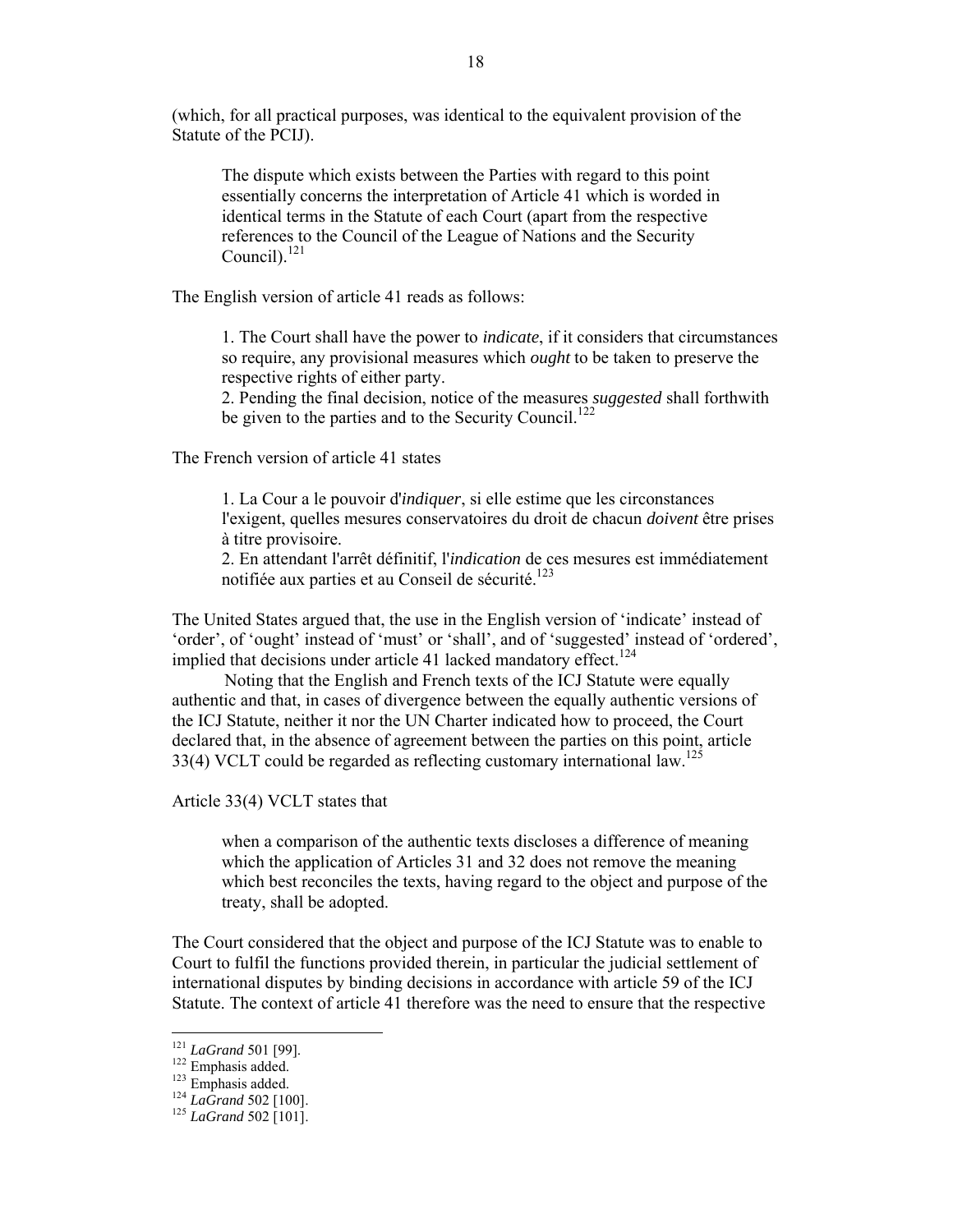rights of the parties to a dispute were preserved during the settlement of the dispute.<sup>126</sup> The Court concluded that '[t]he contention that provisional measures indicated under Article 41 might not be binding would be contrary to the object and purpose of that Article'.<sup>127</sup>

The conclusions reached by the Court in interpreting the text of article 41 of the ICJ Statute in the light of its object and purpose made it unnecessary for the Court to consider the preparatory work in order to determine the meaning of article 41. $^{128}$ This was significant because, as the Court acknowledged, in the course of drafting the original version of article 41, 'the words 'la Cour pourra ordonner' ('the Court may … order') were replaced by 'la Cour a le pouvoir d'indiquer' ('the Court shall have the power to suggest')'.<sup>129</sup> In response to this the Court argued

The preparatory work of Article 41 shows that the preference given in the French text to 'indiquer' over 'ordonner' was motivated by the consideration that the Court did not have the means to assure the execution of its decisions. However, the lack of means of execution and the lack of binding force are two different matters. Hence, the fact that the Court does not itself have the means to ensure the execution of orders made pursuant to Article 41 is not an argument against the binding nature of such orders.<sup>130</sup>

In his dissenting opinion Judge Oda criticized the 'roundabout method of analysis' that led the Court to the conclusion that orders on provisional measures under article 41 have binding effect.<sup>131</sup> Judge Oda also stated that 'addressing the general question as to whether or not an order indicating provisional measures "is binding" or "has binding force" [was] an empty, unnecessary exercise'.<sup>132</sup> In Judge Oda's view the real question that the Court was trying to raise was the question of responsibility of the State which allegedly had not complied with the order indicating provisional measures, a question that had not arisen in the past jurisprudence of the Court.<sup>133</sup>

Judge Oda was also critical of the Court's view that there was a 'related reason that points to the to the binding character of orders made under article  $41^{134}$  namely

the principle universally accepted by international tribunals and likewise laid down in many conventions … to the effect that the parties to a case must abstain from any measure capable of exercising a prejudicial effect in regard to the execution of the decision to be given, and, in general, not allow any step of any kind to be taken which might aggravate or extend the dispute.<sup>135</sup>

<sup>&</sup>lt;sup>126</sup> LaGrand 502-503 [102].

<sup>127</sup> ibid.<br>
128 LaGrand 503 [104].<br>
129 LaGrand 503 [104].<br>
131 LaGrand 505 [107].<br>
131 LaGrand 539 [33] (diss op Oda).<br>
132 ibid [34].<br>
133 ibid.<br>
134 LaGrand 503 [103].<br>
135 Electricity Company of Sofia and Bulgaria (Bel Interim Measures of Protection: Order) PCIJ Series A/B No. 79 194, 199 as quoted by the Court *LaGrand* 503 [103].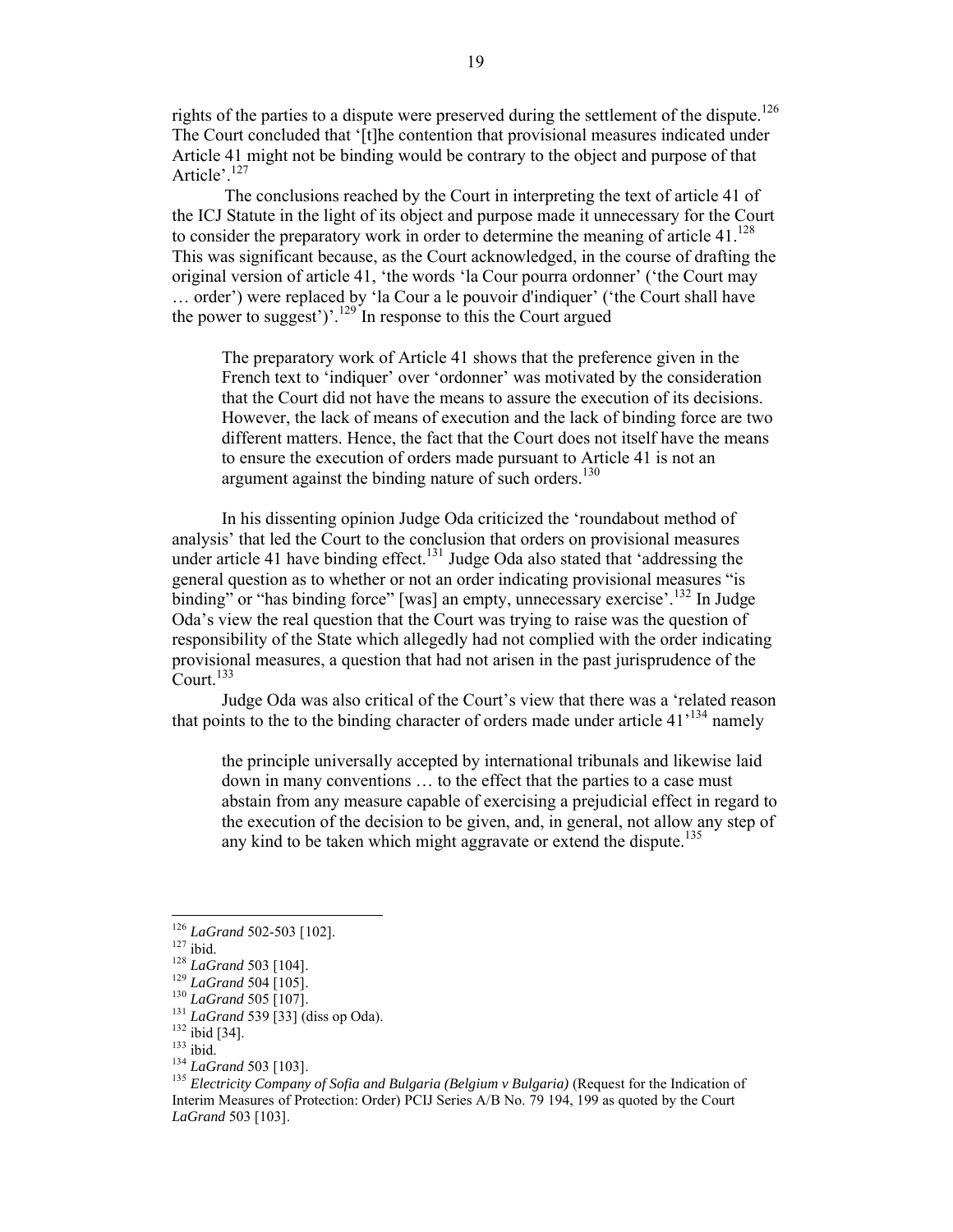In Judge Oda's view a general statement that a party to a case must abstain from any measure capable of exercising a prejudicial effect to the execution of the ultimate decision could not be interpreted as supporting the argument that an order for provisional measures made under article 41 has binding force.<sup>136</sup>

## *5. The Case Concerning the Dispute Regarding Navigational and Related Rights*

In the recent *Case Concerning the Dispute Regarding Navigational and Related Rights* <sup>137</sup> the Court was concerned with the interpretation of the 1858 Treaty of Limits between Costa Rica and Nicaragua.<sup>138</sup> The dispute centred on the meaning of the words 'con objetos de comercio' in article VI of the 1858 Treaty of Limits. Although the 1858 Treaty of Limits is only authoritative in the Spanish version, the official languages of the Court are English and French<sup>139</sup> and thus the correct translation of the disputed phrase divided the parties.

For Nicaragua, this expression must be translated into French as 'avec des marchandises de commerce' and into English as 'with articles of trade'; in other words, the 'objetos' in question here are objects in the concrete and material sense of the term. Consequently, the freedom of navigation guaranteed to Costa Rica by Article VI relates only to the transport of goods intended to be sold in a commercial exchange. For Costa Rica, on the contrary, the expression means in French 'à des fins de commerce' and in English 'for the purposes of commerce'; the 'objetos' in the original text are therefore said to be objects in the abstract sense of ends and purposes. Consequently, according to Costa Rica, the freedom of navigation given to it by the Treaty must be attributed the broadest possible scope, and in any event encompasses not only the transport of goods but also the transport of passengers, including tourists.<sup>140</sup>

The Court affirmed its earlier jurisprudence relating to the customary status of articles 31 and 32 VCLT and stated that neither the fact that Nicaragua was not a party to the VCLT nor the fact that the treaty to be interpreted considerably pre-dated the drafting of the VCLT prevented the Court from referring to the principles of interpretation set forth in articles 31 and 32 of the VCLT. $^{141}$ 

Having observed that there were 'no grounds for supposing, *a priori*, that the words "libre navegación . . . con objetos de comercio" should be given a specially restrictive interpretation, any more than an extensive one',<sup>142</sup> the Court considered the issue of the meaning of the phrase "con objetos de" as used in article VI of the 1858 Treaty of Limits. Significantly the Court acknowledged that the Spanish word 'objetos' can, depending on its context, have either of the two meanings put forward

<sup>&</sup>lt;sup>136</sup> *LaGrand* 538 [31] (diss op Oda).<br><sup>137</sup> Case Concerning the Dispute Regarding Navigational and Related Rights (Costa Rica v Nicaragua) (Judgment) 13 July 2009 <  $\frac{http://www.ici-ci.org/docket/files/133/15321.pdf}{http://www.ici-ci.org/docket/files/133/15321.pdf}$  accessed 30 June 2010.

force 26 April 1858) 118 CTS 439.

<sup>&</sup>lt;sup>139</sup> Statute of the International Court of Justice (adopted 26 June 1945) 33 UNTS 933 art 39.<br><sup>140</sup> *Case Concerning the Dispute Regarding Navigational and Related Rights (Costa Rica v Nicaragua)* (Judgment) 13 July 2009 < http://www.icj-cij.org/docket/files/133/15321.pdf> accessed 30 June 2010  $[45]$ .<br><sup>141</sup> ibid [47].

 $142$  ibid [48].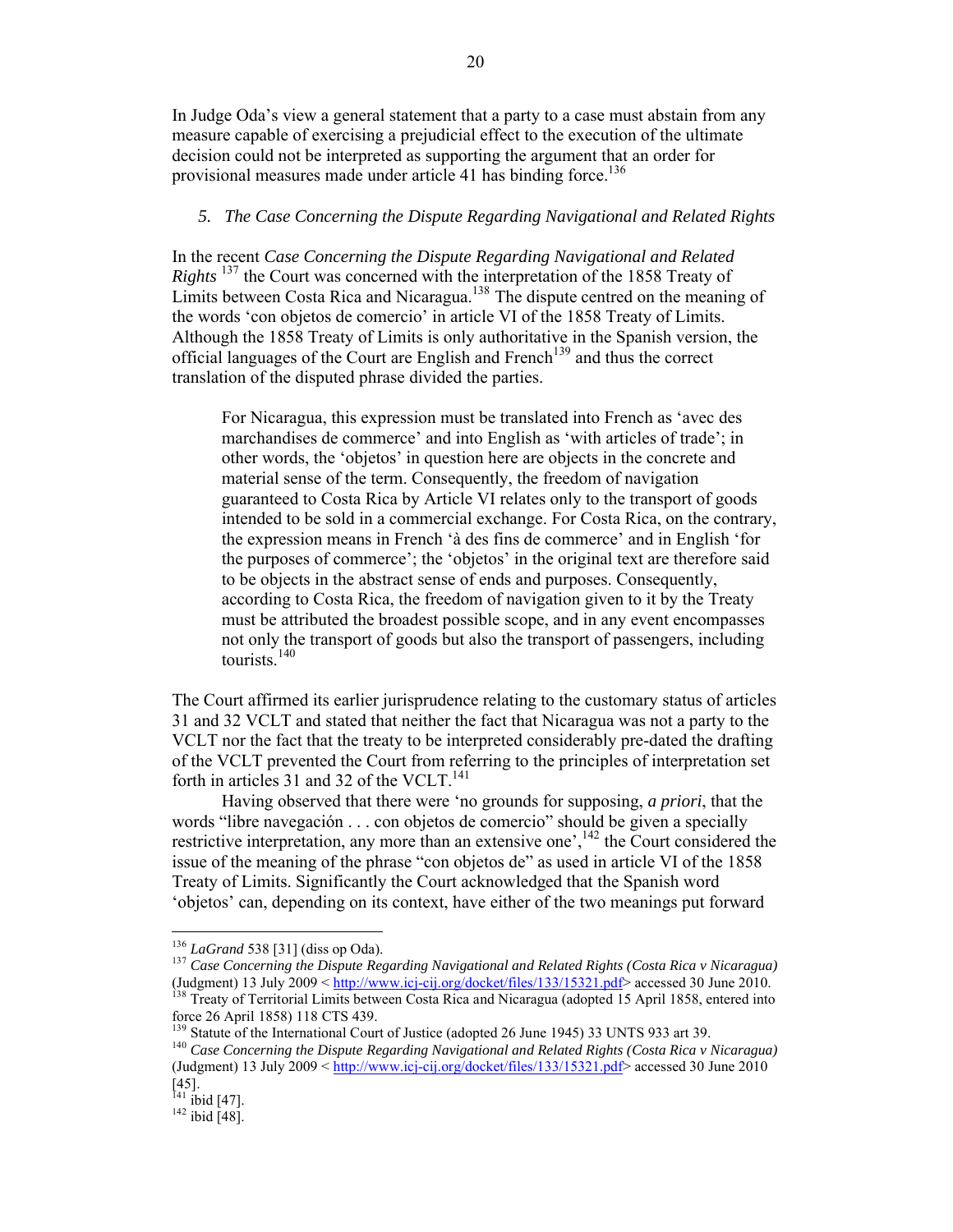ie the wider 'for the purposes of' or the narrower 'with articles of'. Due to the difference between the two meanings (concrete vs. abstract) the Court was satisfied that an examination of the context was sufficient for a firm conclusion to be reached. The context of the 1858 Treaty of Limits supported Costa Rica's wider interpretation.<sup>143</sup> The Court also stated it was significant that the English translations of the 1858 Treaty of Limits submitted by the parties to President Cleveland in 1887 for use in the arbitration proceedings he was asked to conduct in which, even though the translations were not identical on all points, both used the phrase 'for the purposes of commerce' to translate the phrase 'con objetos de comercio'.

By itself, this argument is undoubtedly not conclusive, because the only authoritative version of the instrument is the Spanish one and at the time the Parties might have made the same mistake in translation, which cannot be treated as an implicit amendment of the 1858 Treaty. It is also no doubt true that Nicaragua might have paid insufficient heed to the meaning of the term 'objetos de comercio', which was not at issue in the questions submitted to the arbitrator; this could be the explanation for a translation done by it in haste. It nonetheless remains the case that this concurrence, occurring relatively soon after the Treaty was concluded, is a significant indication that at the time both Parties understood 'con objetos de comercio' to mean 'for the purposes of commerce'. This is the meaning accepted by the Court.<sup>144</sup>

Having determined that 'con objetos de comercio' meant 'for the purposes of commerce', the Court turned to the issue of the meaning to be ascribed to the word 'commerce' in the context of article VI of the 1858 Treaty of Limits. The Court accepted that the term 'commerce' had a more restricted meaning when the treaty was concluded and that there was authority for the proposition that the terms of a treaty must be interpreted in the light of the parties' common intentions which would be 'by definition, contemporaneous with the treaty's conclusion'.<sup>145</sup> However the Court concluded that, because the 1858 Treaty of Limits 'was intended to create a legal régime characterized by its perpetuity',  $146$  the parties common intention was for the term 'commerce' to follow the meaning attached to it at any given time.

## *6. Conclusion*

The *Case Concerning the Dispute Regarding Navigational and Related Rights* <sup>147</sup> confirms that some of the complexities of multilingualism will exist even where the treaty under consideration is authentic in only one language, albeit a language that is not one of the official languages of the Court. The Court has been prepared to apply

 $143$  ibid [52].

<sup>143</sup> ibid [52]. <sup>144</sup> ibid [56]. <sup>145</sup> ibid [63] quoting *Case Concerning Rights of Nationals of the United States of America in Morocco (France v USA)* (Judgment) 1952 ICJ Rep 176 and *Case Concerning Kasikili/Sedudu Island (Botswana v Namibia*) (Judgment) [1999] ICJ Rep 1045, 1062 [25].<br><sup>146</sup> ibid [67]. The Court also made reference to article 31(3)(b) VCLT to support their conclusions [63]-

 $[66]$ .

<sup>147</sup> *Case Concerning the Dispute Regarding Navigational and Related Rights (Costa Rica v Nicaragua)* (Judgment) 13 July 2009 < http://www.icj-cij.org/docket/files/133/15321.pdf> accessed 30 June 2010.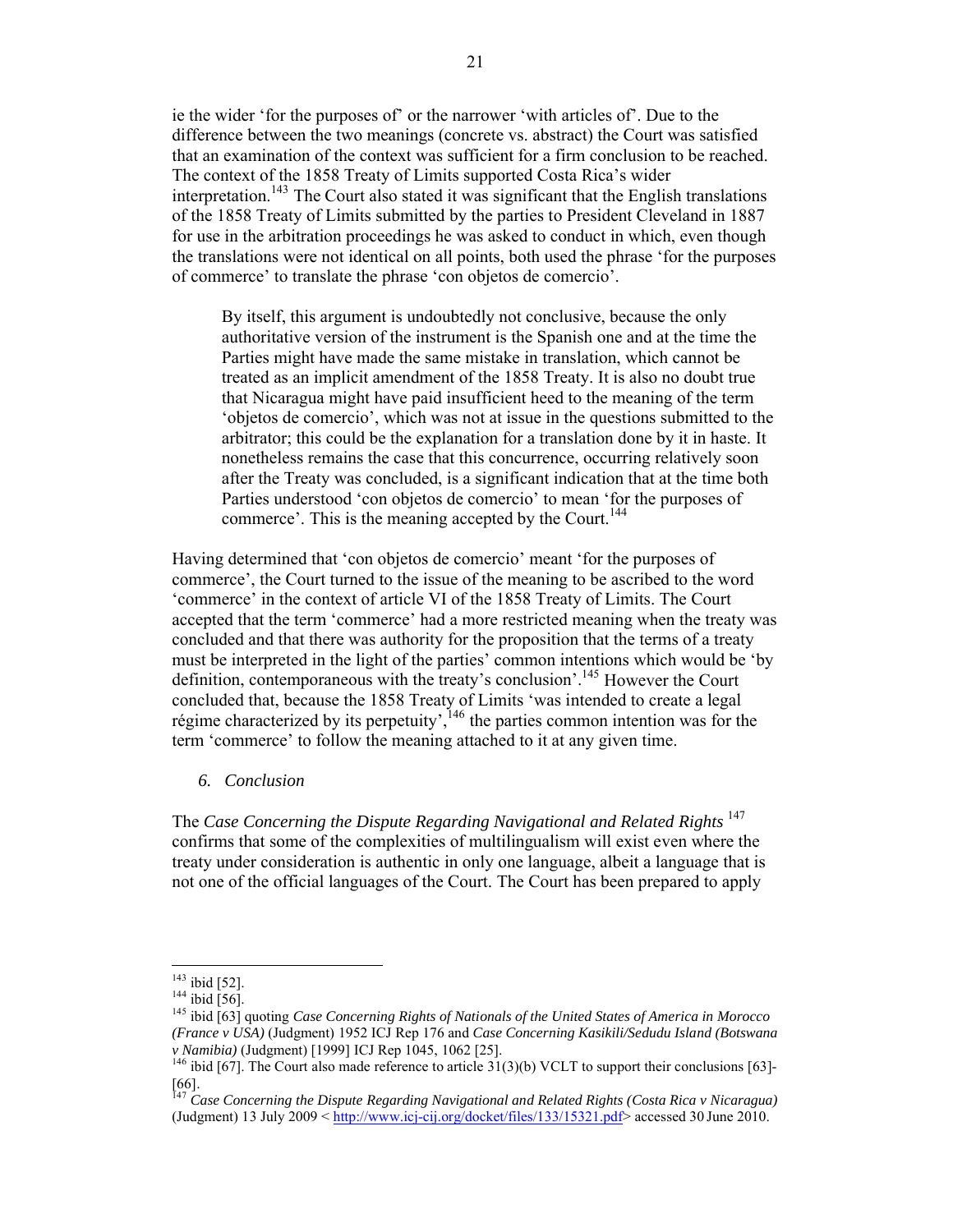article 33 VCLT as a customary norm in two of its more recent cases.<sup>148</sup> In the *Kasikili/Sedudu Island* case this meant applying article 33(3) VCLT to a 19<sup>th</sup> century treaty but this was done with the encouragement of both parties to the case. By contrast there was no such agreement in the *La Grand* case and the Court declined to respond directly to the Chinese, Spanish and Russian texts of the relevant provisions of the ICJ Statute set out in the German memorial.<sup>149</sup>

# VI. CONCLUSION

This chapter has sought to offer an introduction to the issue of the interpretation of plurilingual treaties focusing on the relevant practice of the PCIJ and ICJ. Given the importance of the issue, the limited acknowledgement of the issue by the ICJ and the relegation of the topic in the *general* literature<sup>150</sup> to a rather small (but welcome) number of books and articles is a source of puzzlement and concern.

Compared to the restricted nature of the debate in general international law, the widespread discussion of the topic in the context of European Union Law is marked.<sup>151</sup> The sheer volume of plurilingual legislative acts within the European Union (EU), and the fact that these plurilingual legislative acts have to be interpreted and applied in the both the 27 EU Member States and by the European Court of Justice (ECJ), goes some way to explaining the differing levels of interest in the topic but knowledge of both the legal issues and an awareness of the wider implications of

<sup>148</sup> *Case Concerning Kasikili/Sedudu Island (Botswana v Namibia)* (Judgment) [1999] ICJ Rep 1045, 1062 [25] (*Kasikili/Sedudu Island*) and *Case Concerning the Vienna Convention on Consular Relations (Germany v USA)* (Judgment) [2001] ICJ Rep 466, 502 [101] *(LaGrand)*.<br><sup>149</sup> Memorial of the Federal Republic of Germany (submitted 16 September 1999) vol 1, [4.149]-

 $[4.150]$  < http://www.icj-cij.org/docket/files/104/8552.pdf> accessed 30 June 2010. See also RK Gardiner, *Treaty Interpretation* (OUP, Oxford, 2008) 361. The response of the United States to the plurilingual arguments put forward in the German memorial was as follows: 'In any case, the authoritative text of the Court's 3 March 1999 Order was in English. It should therefore be construed in accordance with the English text of Article 41.' Counter-Memorial of the United States of America (submitted 27 March 2000) [152] (footnote omitted)  $\frac{\text{http://www.ici-}}{\text{http://www.ici-}}$ 

cij.org/docket/files/104/8554.pdf> accessed 30 June 2010. The attempt to reproduce the text of the Russian quoted in the German memorial was no less embarrassing. See ibid [152] and footnote 65.

<sup>&</sup>lt;sup>150</sup> In addition to the books and articles cited in the chapter see also CB Kuner, 'The Interpretation of Multilingual Treaties: Comparison of Texts versus the Presumption of Similar Meaning' (1991) 40 ICLQ 953, WJ Aceves, 'Ambiguities in Plurilingual Treaties: A Case Study of Article 22 of the 1982 Law of the Sea Convention' (1996) 27 Ocean Development & International Law 187, U Linderfalk, *On the Interpretation of Treaties* (Law and Philosophy Library Volume 83, Springer, Dordrecht, 2007) ch 11 and BJ Condon, 'Lost in Translation: Plurilingual Interpretation of WTO Law' (2010) 1 Journal of International Dispute Settlement 191.

<sup>151</sup> See, for example, RL Creech, *Law and Language in the European Union; The Paradox of a Babel 'United in Diversity'* (Europa Law Publishing, Groningen, 2005), M Derlén, *Multilingual Interpretation of European Union Law* (European Monographs Volume 67, Kluwer, Alphen aan den

Rijn, 2009), B Pozzo and V Jacometti (eds), *Multilingualism and the Harmonisation of European Law* (Kluwer Law International, Alphen aan den Rijn, 2006), FG Jacobs, 'Approaches to Interpretation in a Plurilingual Legal System' in M Hoskins and W Robinson (eds), *A True European: Essays for Judge David Edwards* (Hart, Oxford, 2003) 297 and A Doczekalska 'Drafting and Interpretation of EU Law: Pparadoxes of Legal Multilingualism' in G Grewendorf and M Rathert (eds), *Formal Linguistics and Law* (Mouton de Gruyter, Berlin, 2009) 339. See also K Lipstein, 'Some Practical Comparative Law: The Interpretation of Multi-Lingual Treaties with special regard to the EEC Treaties' (1973-1974) 48 Tulane LR 907, T Klimas and J Vaiciukaite, 'Interpretation of European Union Multilingual Law' (2005) 3 International Journal of Baltic Law 1 and LM Solan, 'The Interpretation of Multilingual Statutes by the European Court of Justice' (2009) 34 Brooklyn Journal of International Law 277.